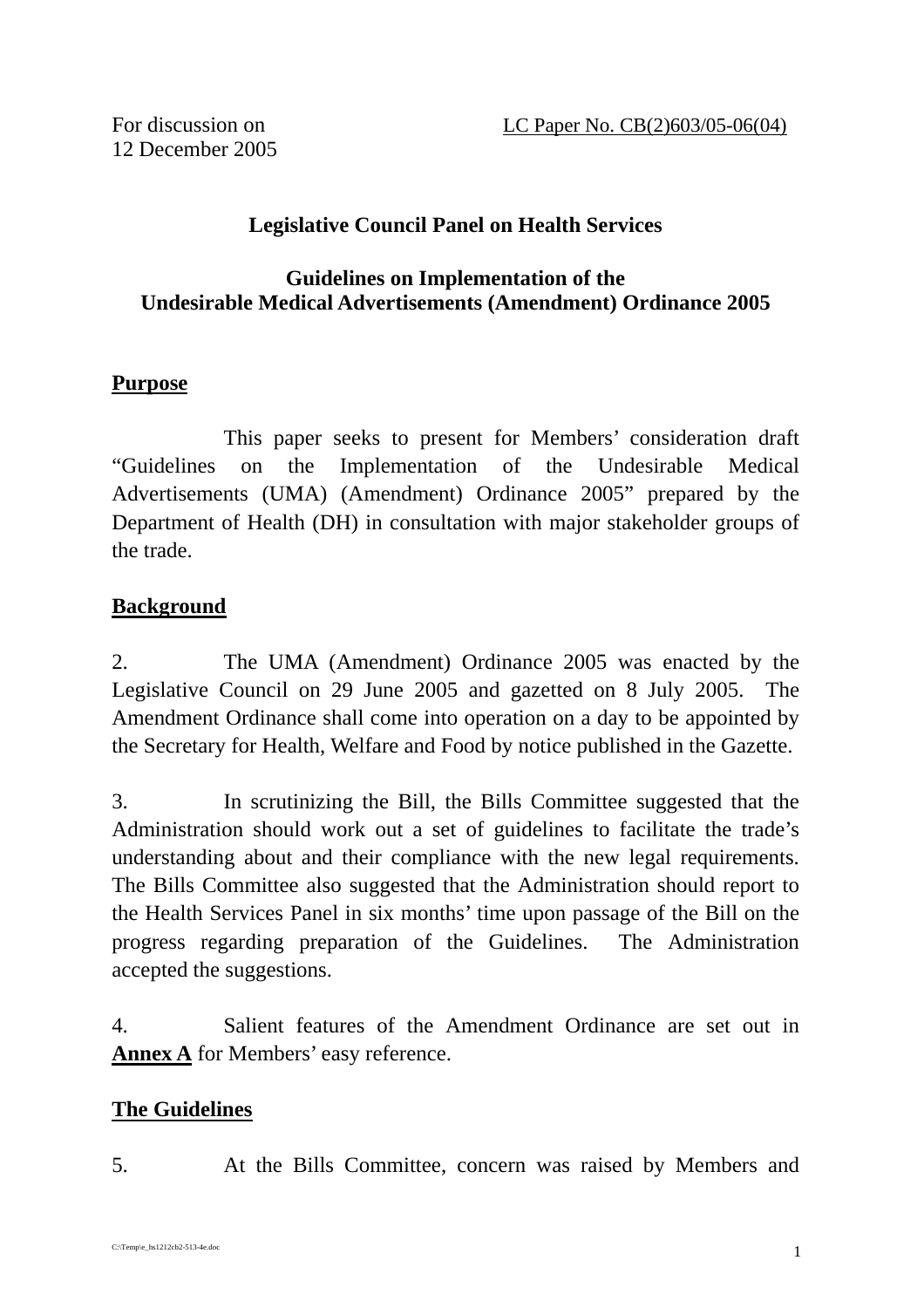trade representatives about enforcement of the new provisions, especially on the definition of "orally-consumed products," as well as what will constitute claims similar to those set out in the new Schedule 4, and hence will be prohibited under the new legislation.

6. The draft Guidelines at **Annex B** prepared by DH seek to address these concerns. Members' attention is drawn to Appendices 1 and 2 of the Guidelines which set out examples of conventional food, and "orally consumed products" seen in the market respectively. Appendix 4 sets out examples of claims which will be prohibited in respect of new set of claims to be prohibited.

7. To ensure effective implementation of the new legislation, the Administration noted the importance of keeping the trade closely involved in the relevant preparatory work. In preparing of the Guidelines, DH convened a consultation meeting in late September 2005 with major stakeholder organisations in the trade to seek their views on the draft Guidelines. They were also invited to provide written comments on the Guidelines by end October 2005. A list of the stakeholder organizations consulted is at **Annex C**.

8. As far as the Guidelines are concerned, there was only one comment raised by the organizations in the meeting, which was about the reference to the "Form" of the examples of orally-consumed product as set out in Appendix 2 of the Guidelines. The trade was concerned that by stating the "Form" in Appendix 2, traders may be misled into thinking that only products of that particular form are regulated under the new legislation. DH has considered the comment and agreed that the reference should be removed from Appendix 2. This is reflected in the Guidelines at **Annex B**.

9. Other comments made during the consultation relate to other aspects of the new legislation. Details of these comments and the Administration's response are set out below:

- (i) Whether font size and position of the "disclaimer" can be specified to ensure its message can reach consumers effectively
	- Under Schedule 4 of the Amendment Ordinance, a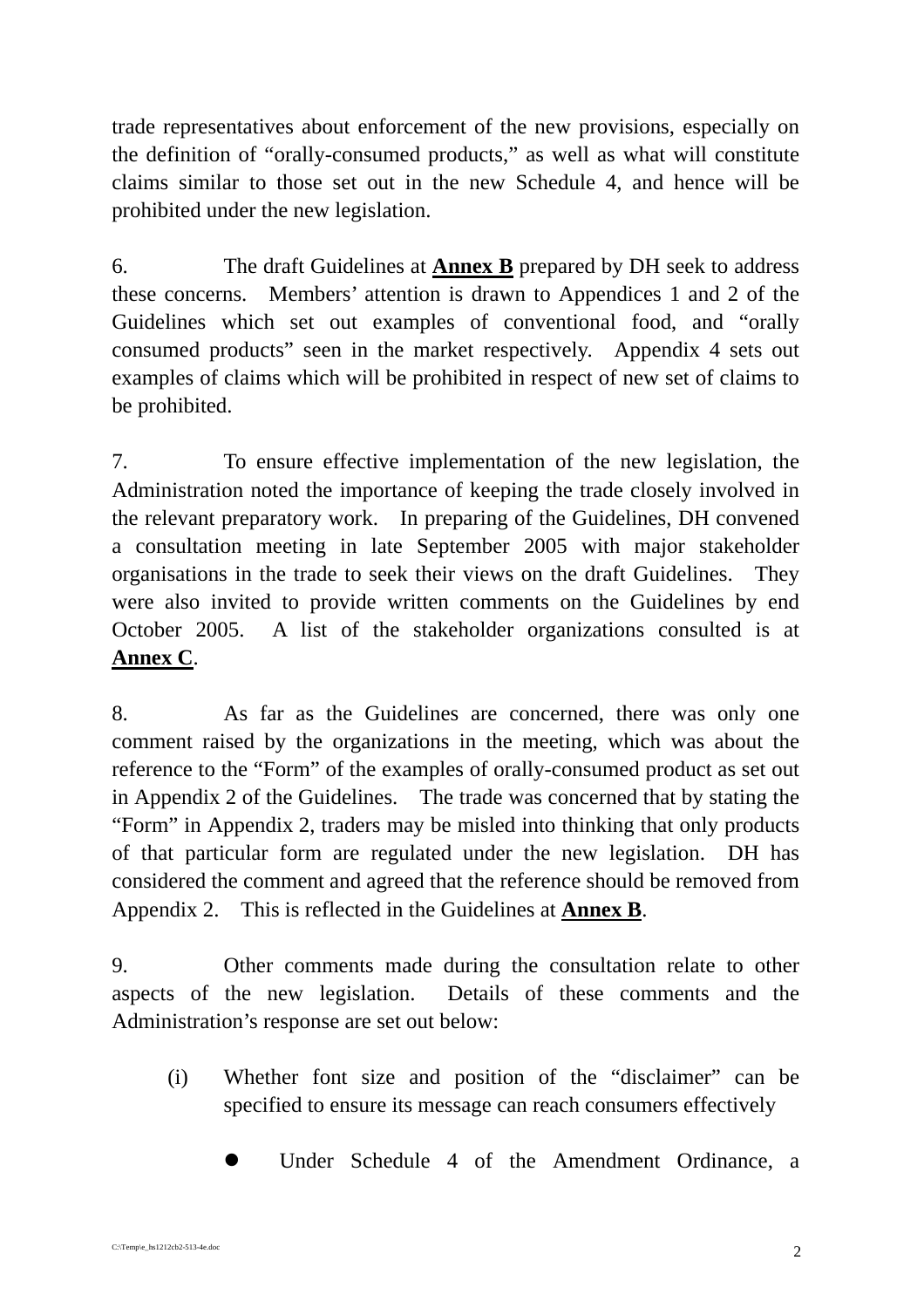disclaimer, if required to be placed, has to be clearly included in the advertisement. The law does not provide for its font size and in which part of the advertisement such disclaimer should be placed. Mindful of the fact that advertisements and packaging of pharmaceutical products and health food products come in various forms and sizes, the Administration is considering whether it is feasible to include such requirements in the Guidelines.

- (ii) Whether amendments relating to Schedule 1 and 2 can commence in advance of other amendments
	- ! Minor changes were made in Schedule 1 and 2 in the Amendment Ordinance to add in new permitted claims and remove some restriction on the permitted claim. The pharmaceutical trade would like to see early commencement of these changes. The Administration is seeking legal advice on whether different parts of the Amendment Ordinance can commence on different dates, and the procedures involves. We will revert to the trade.

## **Next Step**

10. Subject to Members' view, DH will refine the Guidelines further and circulate the draft to the trade for final comment as appropriate. We aim to promulgate the Guidelines early next year so as to give the trade sufficient time to prepare for the new legislation.

11. DH will refine the Guidelines from time to time as necessary to keep it up-to-date with market development. In doing so, DH will ensure the trade will be consulted in the process.

## **Way Forward**

12. Members are invited to comment on the draft Guidelines.

Health, Welfare and Food Bureau December 2005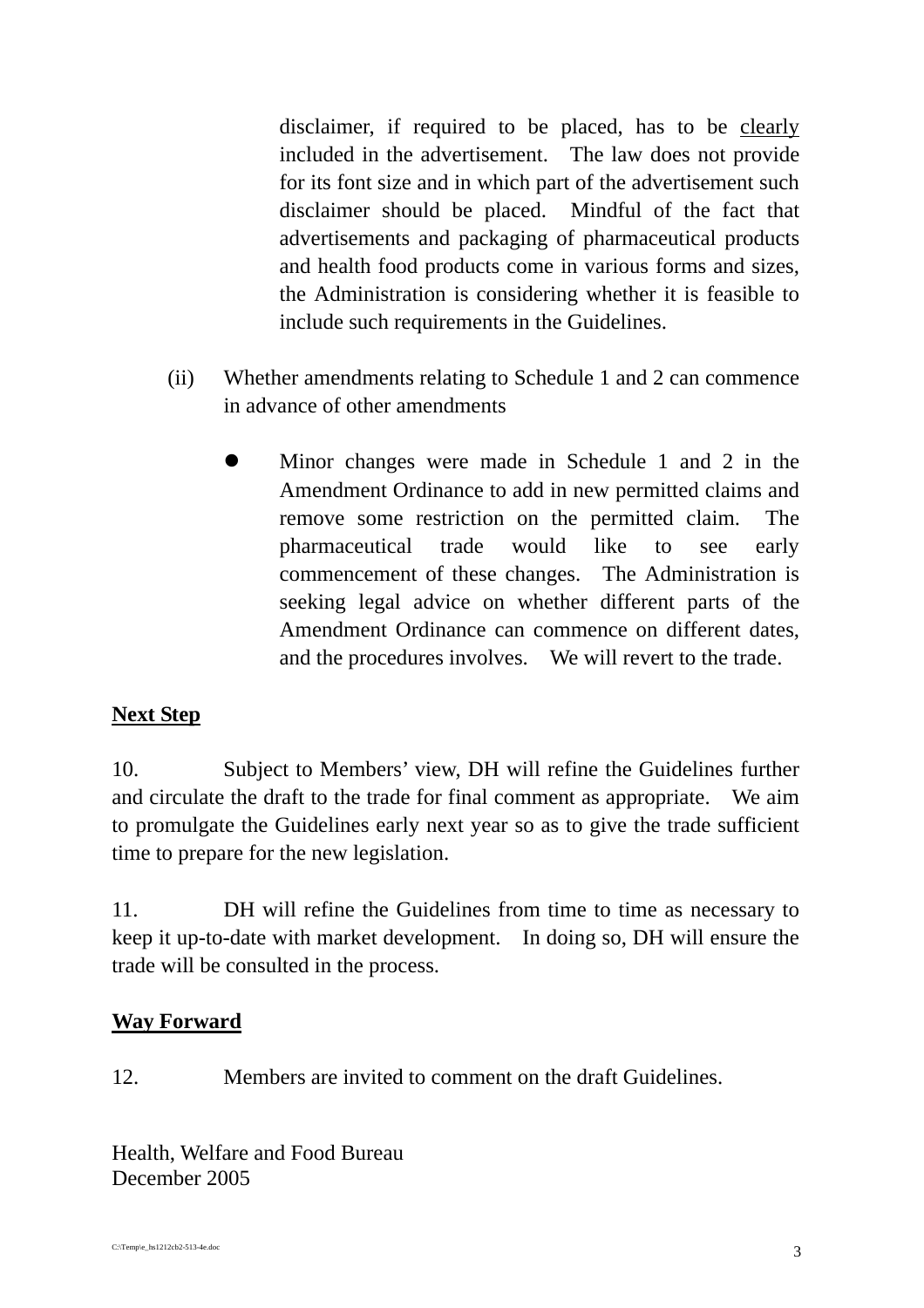The Undesirable Medical Advertisements Ordinance (UMAO) (Cap. 231) prohibits the advertising of medicines, surgical appliances or treatments for prevention or treatment of certain diseases or conditions in human beings as specified in Schedule 1 and 2 of the Ordinance in order to prevent the adverse effects of improper self-medication by members of the public.

 The Undesirable Medical Advertisements (Amendment) Ordinance 2005 seeks to

- extend the prohibition/restriction on advertising in the Ordinance to six additional groups of claims specified in a new Schedule 4.
	- $\triangleright$  They are subject to two levels of restriction based on the risk-based approach.
	- $\triangleright$  The first level of restriction will apply to the more risky claims, namely the claims relating to the prevention, elimination or treatment of breast lumps, the regulation of the function of the genitourinary system; and the regulation of the endocrine system (items 1 to 3 of Schedule 4). The advertising of such claims will not be allowed under any circumstances.
	- $\triangleright$  The second level of restriction involves less risky claims, namely regulation of body sugar or glucose, regulation of blood pressure and regulation of blood lipids or cholesterol (items 4 to 6 of Schedule 4), the manufacturers and traders are allowed to make four claims as specified for each type of claim in Schedule 4.
- apply the prohibition/restriction on advertising of claims specified in Schedule 4 to all orally consumed products, except those customarily consumed as food or drink.

For products which are not medicines registered under the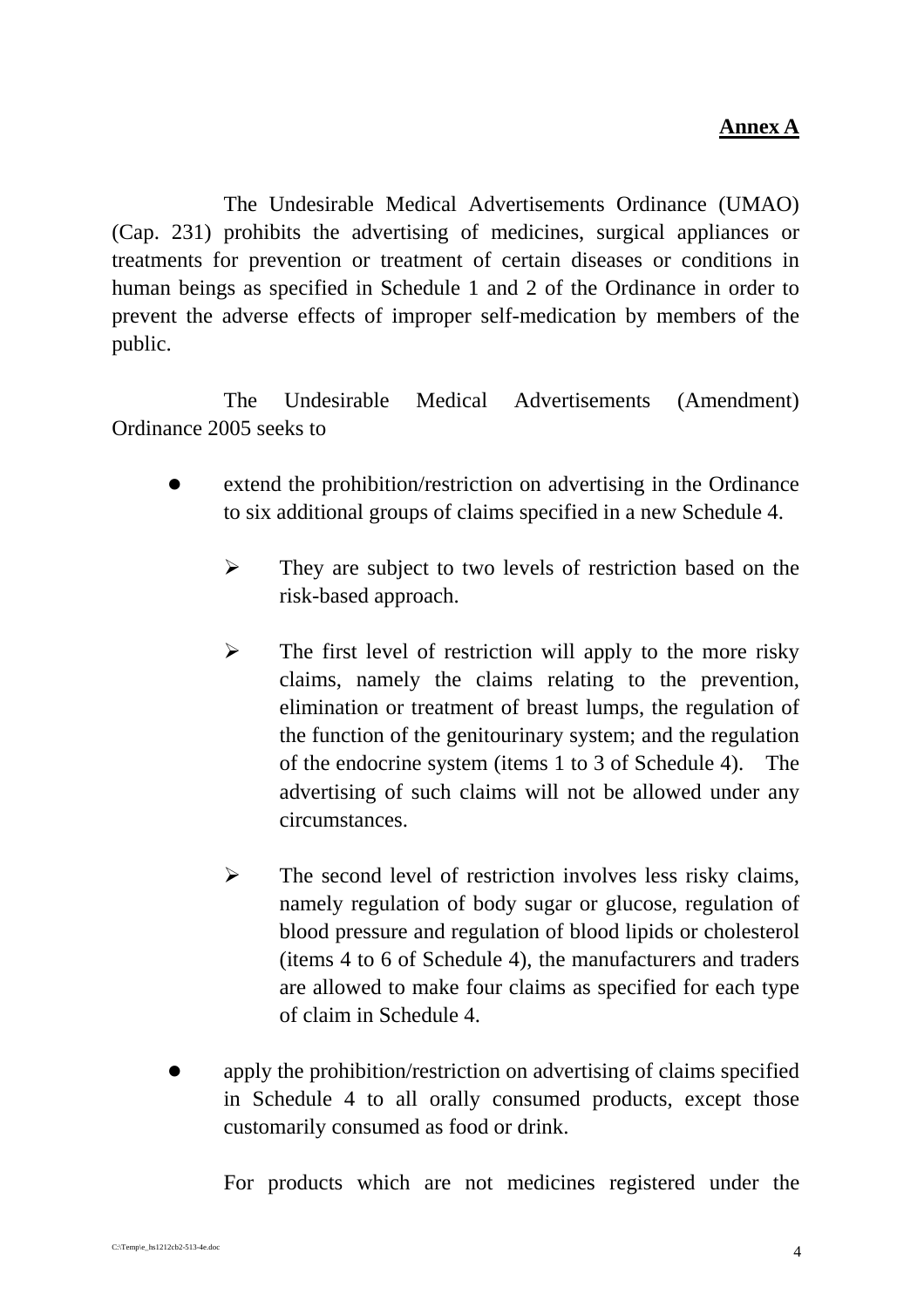Pharmacy and Poisons Ordinance or the Chinese Medicine Ordinance, a mandatory disclaimer must be added to the advertisement when the allowable claims are mentioned to make it clear that the product is not a pharmaceutical product or proprietary Chinese Medicine registered in Hong Kong.

 A grace period of at least 18 months upon passage of the Bill is allowed for manufacturers and advertisers to make preparation for compliance with the new legal requirements. The commencement date of the Amendment Ordinance will be decided by the Secretary for Health, Welfare and Food.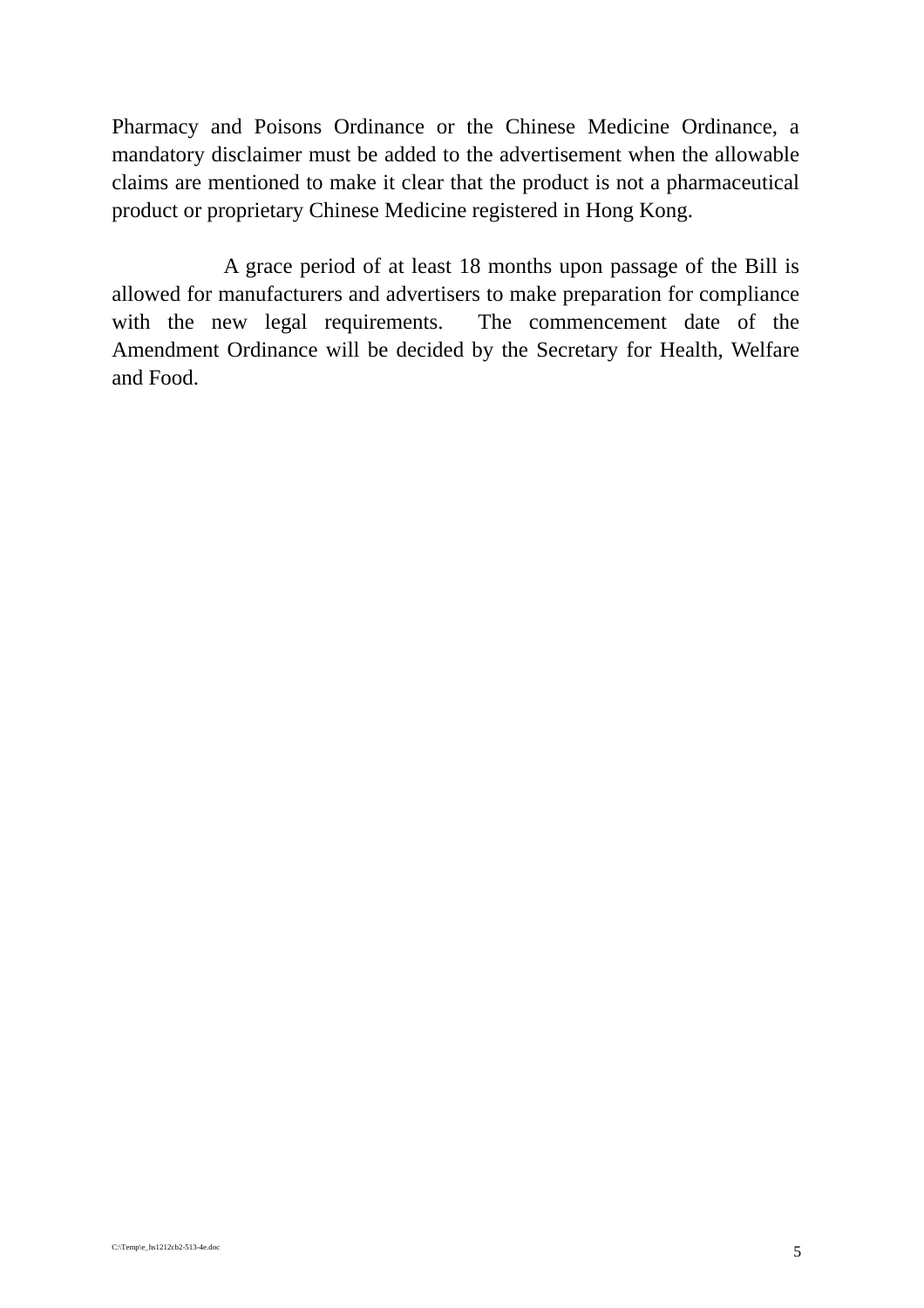## **Guidelines on the Undesirable Medical Advertisements (Amendment) Ordinance 2005**

 This guide is intended to explain the new scope of regulation in the Undesirable Medical Advertisements (Amendment) Ordinance 2005 (the Ordinance) which was enacted by the Legislative Council on 29 June 2005. The trade and industry will be given a grace period of at least 18 months to prepare for the new regulation. The Ordinance shall come into operation on a day to be appointed by the Secretary for Health, Welfare and Food by notice published in the Gazette.

2. The Ordinance extends the prohibition/restriction on advertising to six additional groups of claims specified in a new Schedule 4; and applies the prohibition/ restriction on advertising using claims specified in Schedule 4 to all "orally consumed products".

### **Definition of "orally consumed product"**

3. As defined in the Ordinance, "orally consumed product" (口服產 品) –

- (a) means a product (whether or not it is a medicine) for human consumption which is intended to be taken orally and is in any of the following forms –
	- $(i)$  pill;
	- (ii) capsule;
	- (iii) tablet;
	- (iv) granule;
	- (v) powder;
	- (vi) semi-solid;
	- (vii) liquid; or
	- (viii) a form similar to any of the forms mentioned in subparagraph  $(i)$ ,  $(ii)$ ,  $(iii)$ ,  $(iv)$ ,  $(v)$ ,  $(vi)$ ,  $(vii)$ , and
- (b) does not include a product which is customarily consumed only as food or drink (that is to say, to provide energy, nourishment or hydration) or to satisfy a desire for taste, texture or flavour.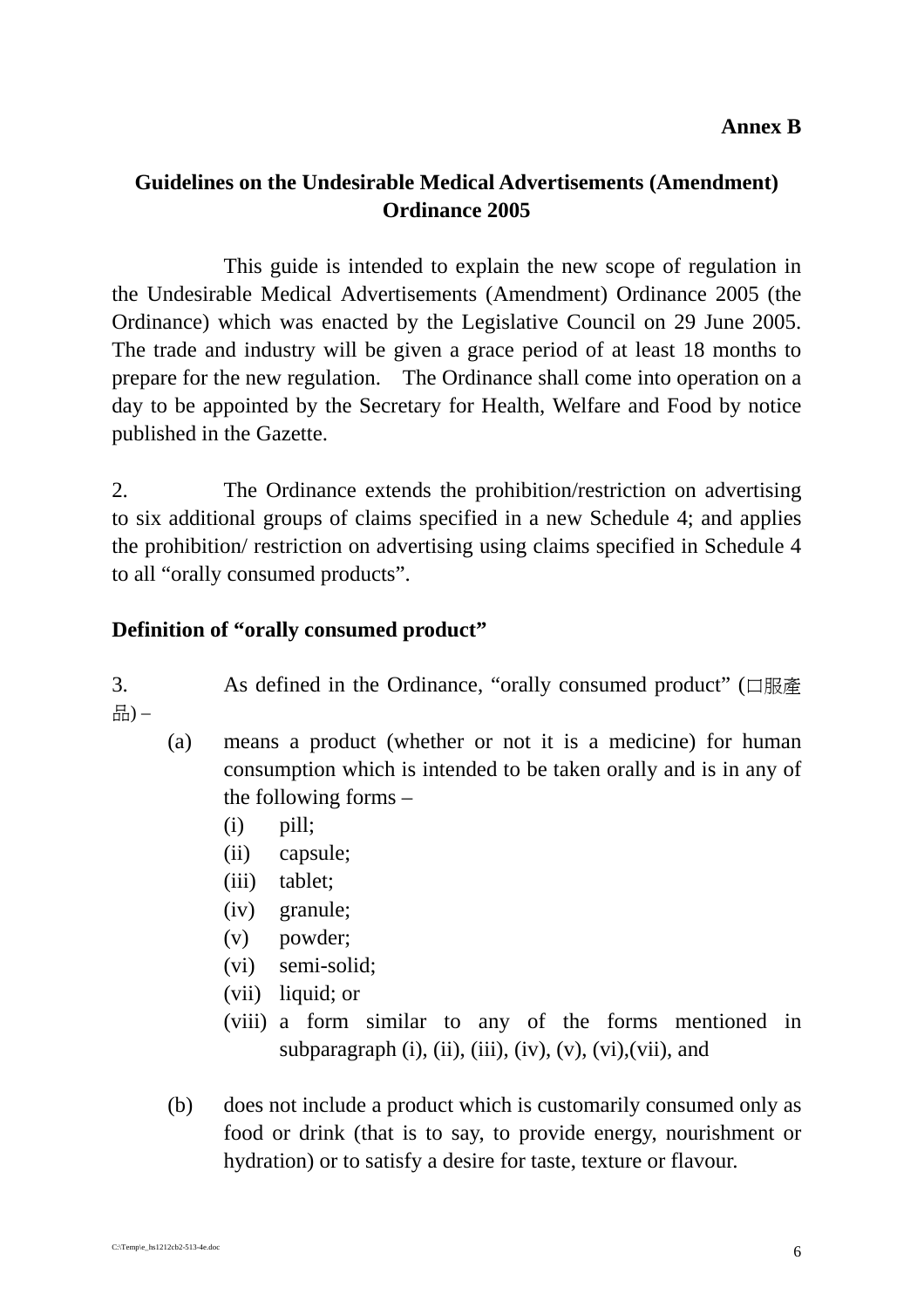4. To explain in simple terms, "orally consumed products" include oral medicines and other oral products which are in the form of pill, capsule, tablet, granule, powder, semi-solid, or liquid. It does not, however, include conventional food.

5. To determine whether a product is a conventional food or not depends on whether it is traditionally used as a food or drink in the form presented. Some products are clearly food, examples are apple juice, coffee and oatmeal.

6. The presentation of a product can help to determine whether a product is regarded as a food or "orally consumed product". For example, a clove of garlic is a food. However, if it is concentrated and marketed in capsule form with claims that it can be used to "treat high blood pressure", it will be regarded as both a "medicine" and an "orally consumed product".

7. Any oral medicine registered under the Pharmacy & Poisons Ordinance or the Chinese Medicine Ordinance which is in the form of pill, capsule, tablet, granule, powder, semi-solid, liquid is regarded as an "orally consumed product".

8. Some Chinese herbs are traditionally used as both medicines and food e.g. ShanZha 山楂. Products that contain Chinese herb and meet all the following criteria can be regarded as food:

- Used in the form or manner of normal foods and usually without recommended dose regimens;
- The product does not contain any claim on curative or health care function; and
- The Chinese medicines used in the product are generally being considered as food.

9. To determine whether a product is an "orally consumed product" or conventional food, several factors are taken into consideration. For example:

- $\bullet$  The product form (e.g. pills, tablet, capsule, etc.) and the way it is used.
- The properties of the ingredients and the effect they have on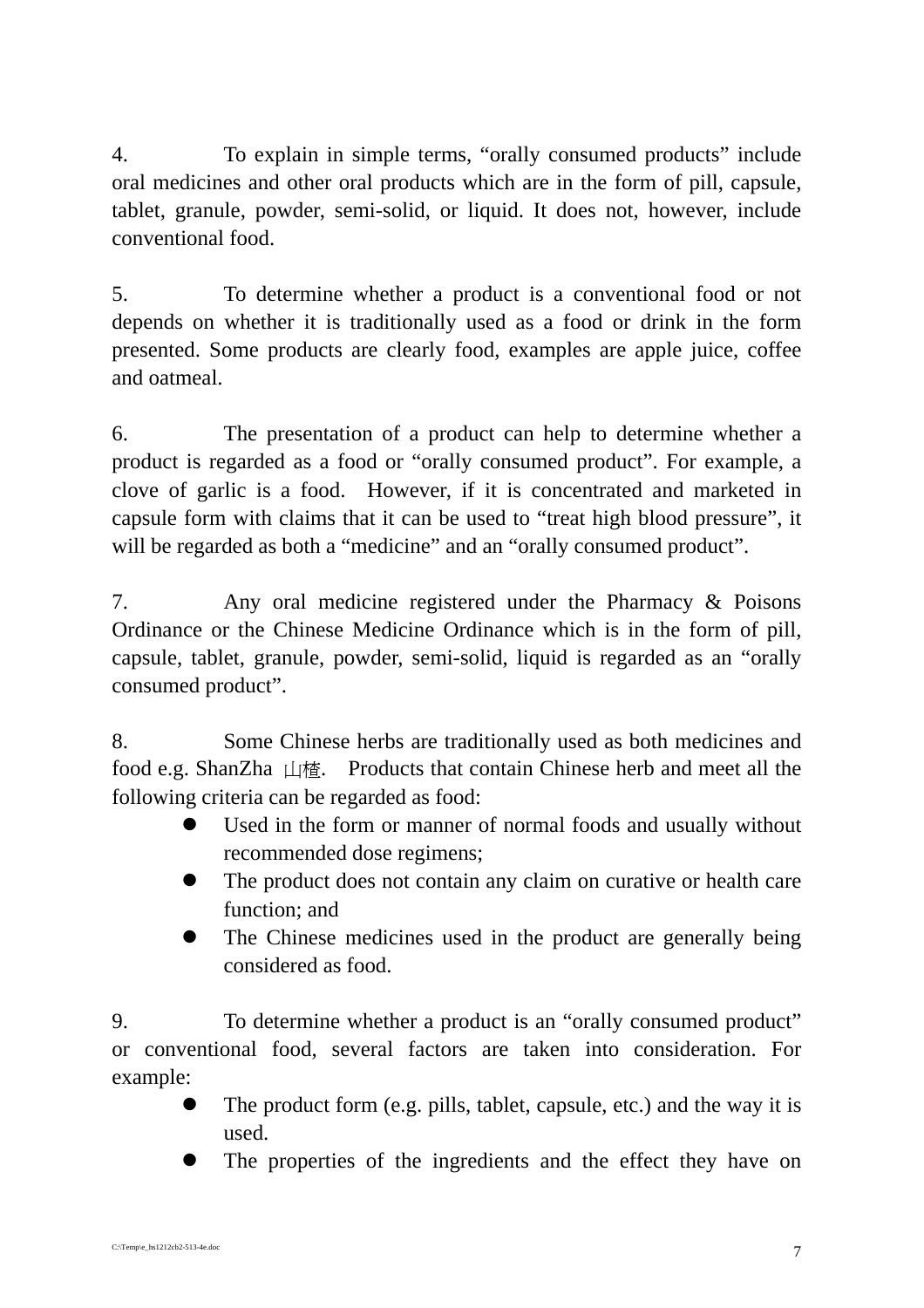human beings.

- The claims made for the product.
- ! The labeling, the packaging and the package insert.
- The promotional literature and the advertisements.

10. Some examples of "conventional food" and "orally consumed products" are listed in Appendix 1 and 2.

## **Prohibited or restricted claims in Schedule 4**

11. The six groups of prohibited or restricted claims set out in Schedule 4 are subject to two levels of restriction based on the risk-based approach. A copy of Schedule 4 is at Appendix 3.

12. The first level of restriction will apply to high risk claims, namely, claims relating to the prevention, elimination or treatment of breast lumps, the regulation of the function of the genitourinary system; and the regulation of the endocrine system (items 1 to 3 of Schedule 4). The making of such claims will not be allowed under any circumstances.

13. For the second level of restriction which is applicable to regulation of body sugar or glucose, regulation of blood pressure and the regulation of blood lipids or cholesterol (items 4 to 6 of Schedule 4), only 4 prescribed claims are permissible as specified for each type of claim in column 2 of Schedule 4.

14. Examples of prohibited claims for items 1 to 6 of Schedule 4 are listed in Appendix 4.

15. The 4 claims allowable for the advertisement of a product on regulation of body sugar are:

- (i) "This product is suitable for people concerned about blood sugar. 此產品適合關注血糖的人士服用。",
- (ii) "This product may assist is stabilizing blood sugar. 此產品或有助 穏定血糖。",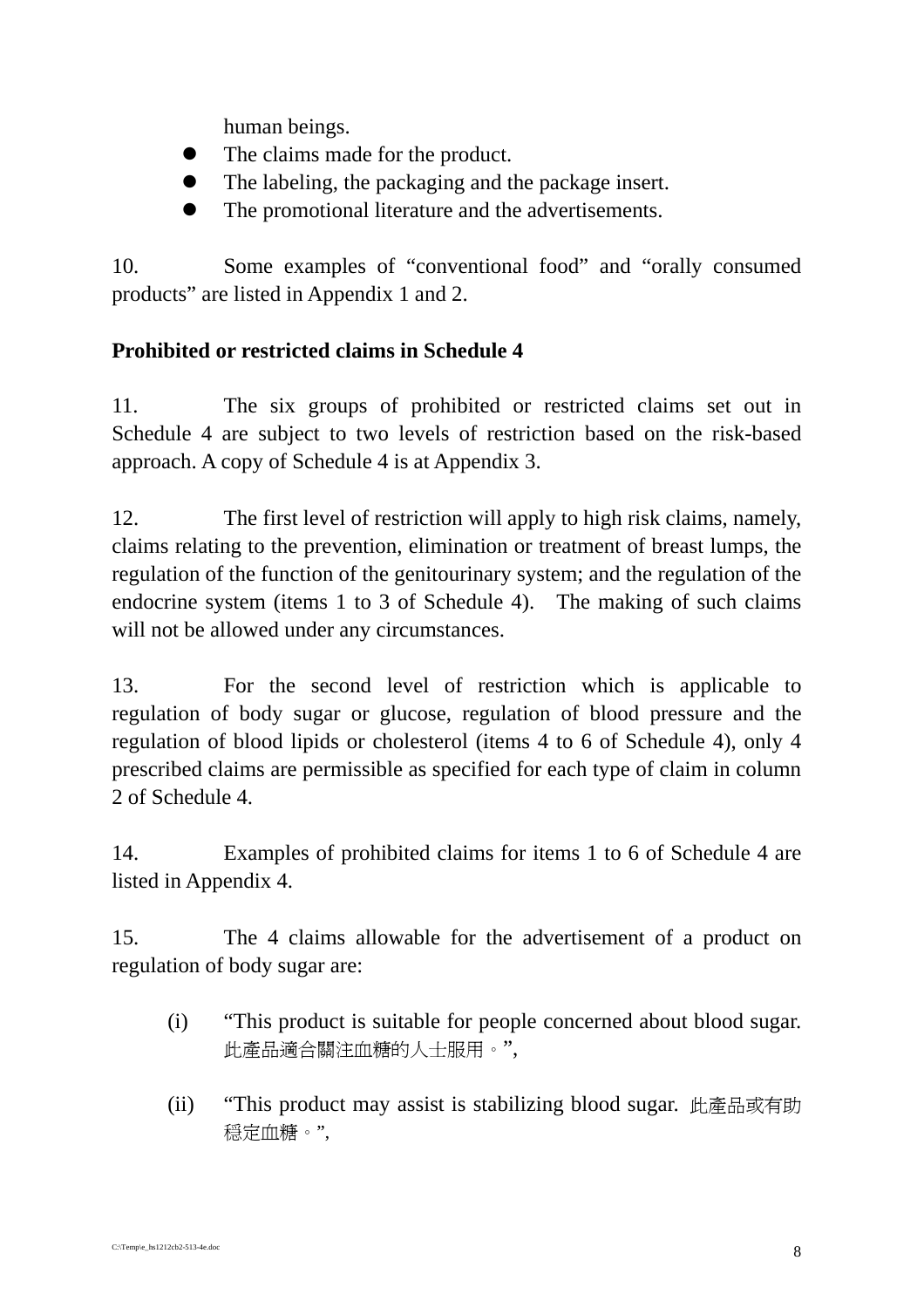- (iii) "This product is intended for people concerned about blood sugar. 此產品以關注血糖的人士為對象。", and
- (iv) "This product is for the consumption by people concerned about blood sugar. 此產品供關注血糖的人士服用。"

16. The 4 claims allowable for the advertisement of a product on regulation of blood pressure are:

- (i) "This product is suitable for people concerned about blood pressure. 此產品適合關注血壓的人士服用。",
- (ii) "This product may assist is stabilizing blood pressure. 此產品或有 助穏定血壓。",
- (iii) "This product is intended for people concerned about blood pressure. 此產品以關注血壓的人士為對象。", and
- (iv) "This product is for the consumption by people concerned about blood pressure. 此產品供關注血壓的人士服用。"

17. The 4 claims allowable for the advertisement of a product on regulation of blood lipids or cholesterol are:

- (i) "This product is suitable for people concerned about blood lipids/cholesterol. 此產品適合關注血脂/膽固醇的人士服用。",
- (ii) "This product may assist is stabilizing blood lipids/cholesterol.  $\mathbb{H}$ 產品或有助穏定血脂/膽固醇。",
- (iii) "This product is intended for people concerned about blood lipids/cholesterol. 此產品以關注血脂/膽固醇的人士為對象。", and
- (iv) "This product is for the consumption by people concerned about blood lipids/cholesterol. 此產品供關注血脂/膽固醇的人士服用。"

18. For products using the specified claims for items 4 to 6 of Schedule 4, and which are not registered under the Pharmacy & Poisons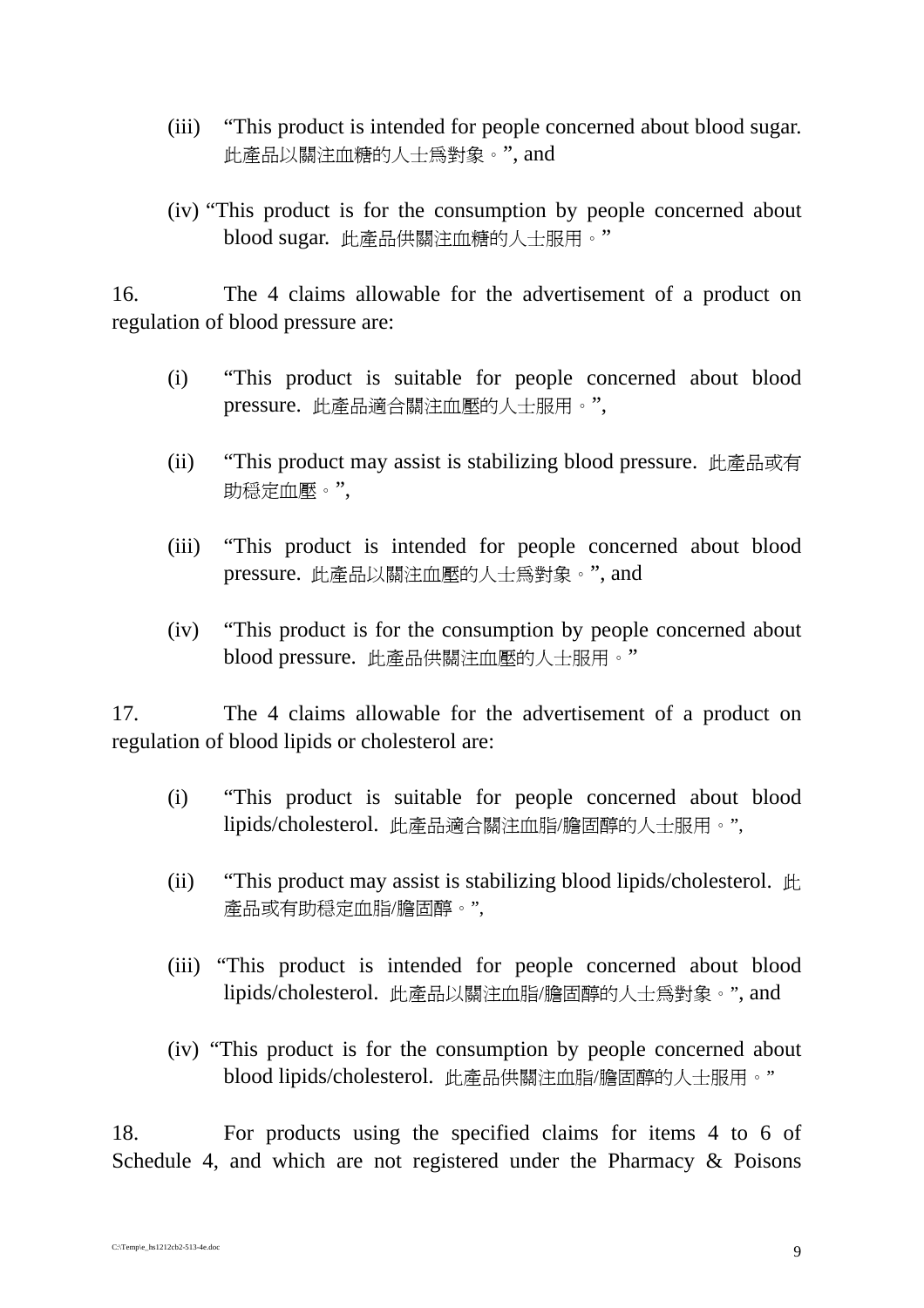Ordinance or Chinese Medicines Ordinance, a disclaimer must be put in the advertisement to inform consumers that they are not products registered under the two Ordinances. The disclaimer as specified in column 2 of Schedule 4 is as follow:

 "This product is not registered under the Pharmacy and Poisons Ordinance or the Chinese Medicine Ordinance. Any claim made for it has not been subject to evaluation for such registration. This product is not intended to diagnose, treat or prevent any disease. 此產品沒有根據《藥劑業及毒藥條例》或《中醫藥條 例》註冊。為此產品作出的任何聲稱亦沒有為進行該等註冊而接受評核。此產品並不 供作診斷、治療或預防任何疾病之用。"

19. If the advertisement is mainly in the English or Chinese language, a claim stated in column 2 of Schedule 4 may be limited to that language. It is required however, that any other claim or disclaimer stated in column 2 and included in the same advertisement must also be limited to that language. For example, if the advertisement is mainly in the Chinese language, a claim stated in column 2 may be in the Chinese language. It is however, required that any other claim or disclaimer stated in column 2 and included in the same advertisement must also be in the Chinese language.

20. The prohibited or restricted claims specified in Column 1 of Schedule 4 are not conclusive, any similar claims that can reasonably be understood to be the like effect as the specified claims are prohibited.

## **Amendments in Schedule 1 and 2 of the Undesirable Medical Advertisements Ordinance**

- 21. The major amendments in Schedule 1 are:
	- (i) "Prevention of common colds" is allowed to be advertised under column 2 of item 2.
	- (ii) "Treatment of scabies or an infestation by threadworms, lice or roundworm" is allowed to be advertised under column 2 of item 3. (Previously, advertisement is only allowed on the labelled container or package in which a medicine, surgical appliance or treatment is supplied.)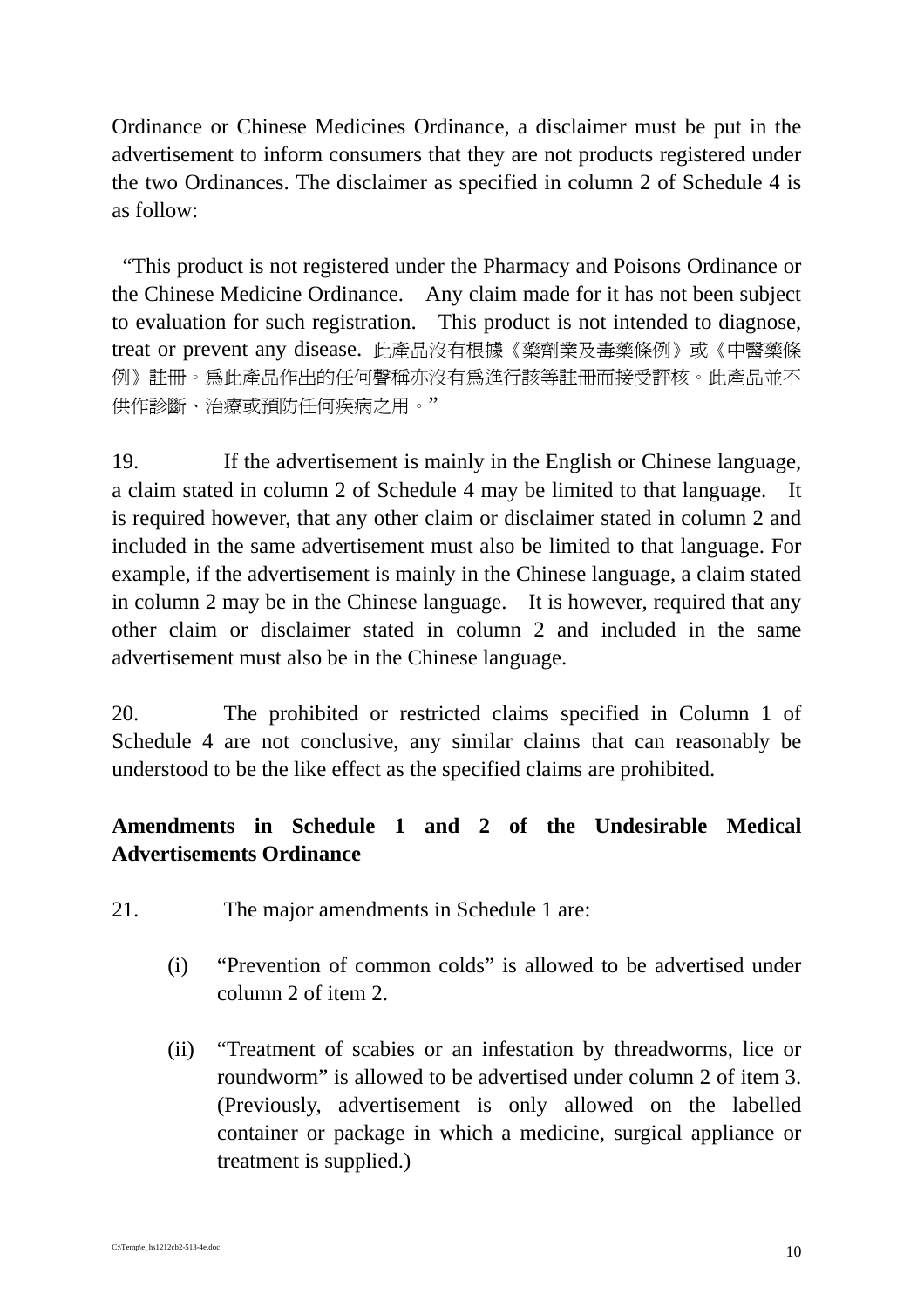- (iii) "Provision of dietary supplements" is deleted from column 2 of item 12 and substituted with the word "none". That means that no advertising is allowed for any endocrine disease.
- (iv) The following is allowed to be advertised under column 2 of item 14: "Prevention of pimples. Relief of symptoms of eczema and allergies by oral antihistamine preparations. Treatment, where applied to an external surface of the body, of pimples, eczema, skin allergies, athlete's foot and fungal nail infection."

22. There are other amendments in Schedule 1 and 2 which are technical in nature. When the Undesirable Medical Advertisements (Amendment) Ordinance 2005 comes into operation, the content of the Schedule 1 & 2 of the Undesirable Medical Advertisements Ordinance is attached in Appendix 5.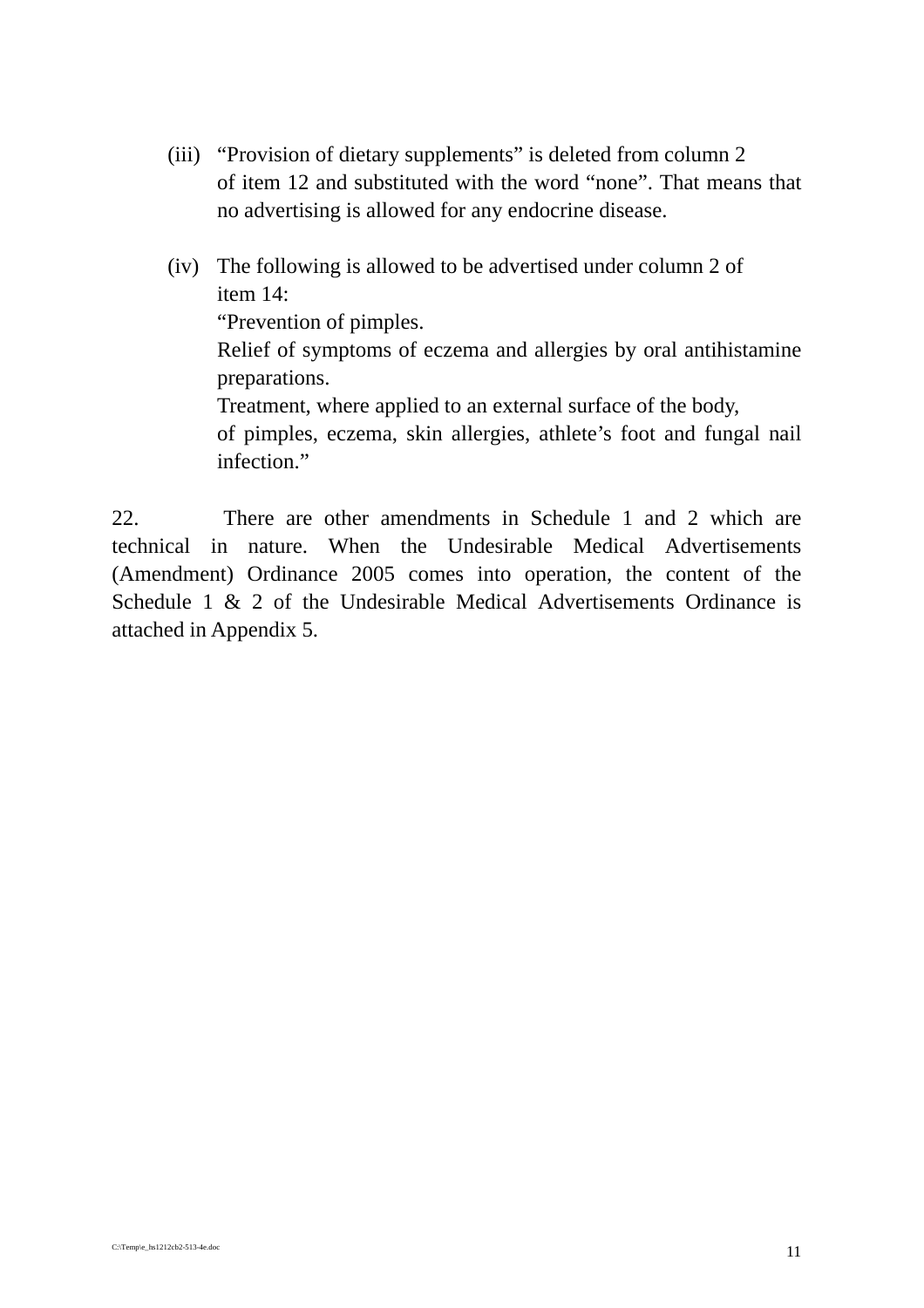# **Examples of Conventional food seen in the market Appendix 1**

| <b>Categories</b> | <b>Sample products</b>        | <b>Ingredients</b>              |
|-------------------|-------------------------------|---------------------------------|
| Drink/Powder      | Apple Juice drink             | Apple Juice                     |
| for drink/Juice   | Sport drink/sachet            | Glucose and electrolytes        |
|                   | Electrolytes drink/sachet     | Electrolytes                    |
|                   | Health tonic drink            | Caffeine, Amino Acids, Vitamins |
|                   | Vegetable juice drink         | Vegetables                      |
|                   | Wheat germ powder for drink   | Wheat                           |
|                   | Barley Green powder for drink | <b>Barley</b>                   |
|                   | Herbal tea (涼茶)               | Chinese herbs                   |
|                   | Pummelo tea drink             | Pummelo                         |
|                   | Wild date juice drink         | Date juice                      |
|                   | Chicken Essence drink         | <b>Chicken Essence</b>          |
| Tea               | Green Tea powder              | Green tea                       |
|                   | Lemon tea powder              | Lemon, tea                      |
| Powder for        | Congee powder                 | Rice                            |
| Congee            |                               |                                 |
| Honey             | Honey                         | Honey                           |
| Jam               | Prune Ext jam                 | Prune                           |
| Dried fruit       | <b>Dried Prune</b>            | Prune                           |
| Rice              | <b>Healthy Diet Rice</b>      | Rice                            |
| Cracker           | Cracker                       | Wheat                           |
|                   | Cereal cracker                | Cereal, wheat                   |
| Sweet/Drops/      | Fruit sweets                  | <b>Vitamins</b>                 |
| Candy             | Goat milk chewable tablet     | Goat milk                       |
|                   | Malted milk sweet tablet      | Malt, vitamins                  |
|                   | Milk candy                    | milk                            |
| Cereals           | Cereal                        | Cereals                         |
| Liquor            | 松籽酒                           | 紅松籽, kaoliang, corn             |
| Flavorings        | Low-sodium salt               | Salt                            |
|                   | Sweetener tablet/powder       | Maltodextrin, aspartame         |
| For general       | Bird's nest (燕窩)              | Bird's nest                     |
| health            | Hasma (雪蛤膏)                   | Hasma                           |
|                   | Ready to eat aloe             | Aloe                            |

The above are examples of conventional food only, they are not the exhaustive list of conventional food.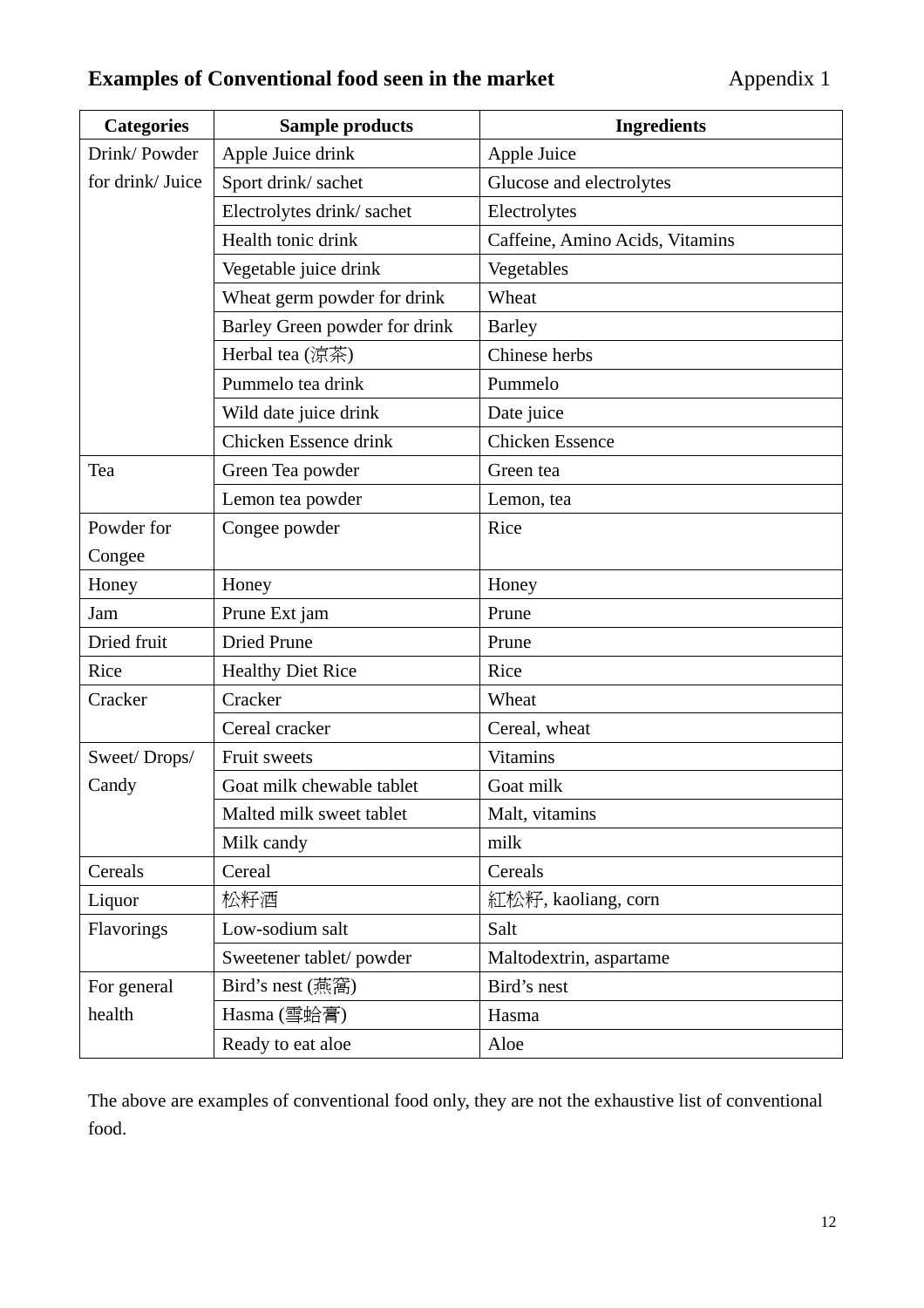| <b>Category of</b>       | Sample product               | <b>Ingredient</b>                                    |  |  |
|--------------------------|------------------------------|------------------------------------------------------|--|--|
| <b>Product</b>           |                              |                                                      |  |  |
| Prostate health          | 前列 tablet                    | Saw Palmetto, Water melon seed, Uva Ursi, 愛越橘        |  |  |
|                          | Prostate formula pill        | Subshrubby peony root, Milkvetch root, Dahurian      |  |  |
|                          |                              | patrinia, Licorice                                   |  |  |
|                          | Prostate formula liquid      | Saw Palmetto, Uva Ursi, Juniper berries, Nettle root |  |  |
|                          | Prostate capsule             | <b>Saw Palmetto</b>                                  |  |  |
|                          | Saw Palmetto-Prostate tablet | <b>Saw Palmetto</b>                                  |  |  |
|                          | Prostate protector tablet    | <b>Saw Palmetto</b>                                  |  |  |
| Urinary tract            | Cranberry extract tablet     | Cranberry                                            |  |  |
| Endocrine/               | 調補素 capsule                  | Radix Salviae przewalskii, Dong Quai, Fructus        |  |  |
| hormone                  |                              | cnidii, Aloe, Fructus lycii                          |  |  |
|                          | Women solution capsule       | Alfalfa, White willow, Dong Quai, Uva Ursi, Black    |  |  |
|                          |                              | cohosh                                               |  |  |
|                          | Menopause tablet             | Soy, Black cohosh, Theanine                          |  |  |
|                          | Rhythm tablet                | Negundo chastetree fruit ext, Soy isoflavones,       |  |  |
|                          |                              | Chamomile, Theanine                                  |  |  |
| Phyto-oestrogens capsule |                              | Soy isoflavones                                      |  |  |
|                          | Soybean isoflavones tablet   | Soy isoflavones                                      |  |  |
| <b>Blood Glucose</b>     | Blood glucose tablet         | Mulberry Leaf ext, Gymnema Sylvestre, Yeast          |  |  |
|                          | Gymnema Sylvestre            | Gymnema Sylvestre                                    |  |  |
|                          | Capsules                     |                                                      |  |  |
|                          | Thirsty pill                 | Milkvetch root, Dihuang root, snakegourd root        |  |  |
|                          | Chromium capsule             | Chromium                                             |  |  |
| <b>Blood</b>             | Anti-cholesterol tablet      | Cholestin, Phytosterols, Soy                         |  |  |
| cholesterol/             | Healthy blood capsule        | 納豆粘絲精華, Dark malt, 米油, DHA                           |  |  |
| pressure/                | 褐藻花 powder/ granule          | Mekabu                                               |  |  |
| Cardiac health           | Pycnogenol capsule           | Pycnogenol                                           |  |  |
|                          | <b>Blood Pressure tablet</b> | Sardine, Sesame, Buckwheat leaf                      |  |  |
|                          | Cardiac capsule              | Herba taxilli, Cortex Eucommiae, Radix               |  |  |
|                          |                              | notoginseng, Folium gingko, Hawthorn, Semen lini     |  |  |
|                          | EPA capsule                  | <b>EPA</b>                                           |  |  |
|                          |                              |                                                      |  |  |
| Anti-aging               | Anti-aging capsule           | Ginseng, Cornu Cervi pantotrichum, Fructus cnidii    |  |  |
| Anti-allergy             | Anti-allergy capsule         | Rubus suavissmus, Perillae Folium, Coicis Semen      |  |  |
|                          | Perilla tablet               | Perillae Folium                                      |  |  |
| Anti-stress              | St John's Wort capsule       | St John's Wort                                       |  |  |
| Brain support            | Soy Lecithin capsule         | Lecithin                                             |  |  |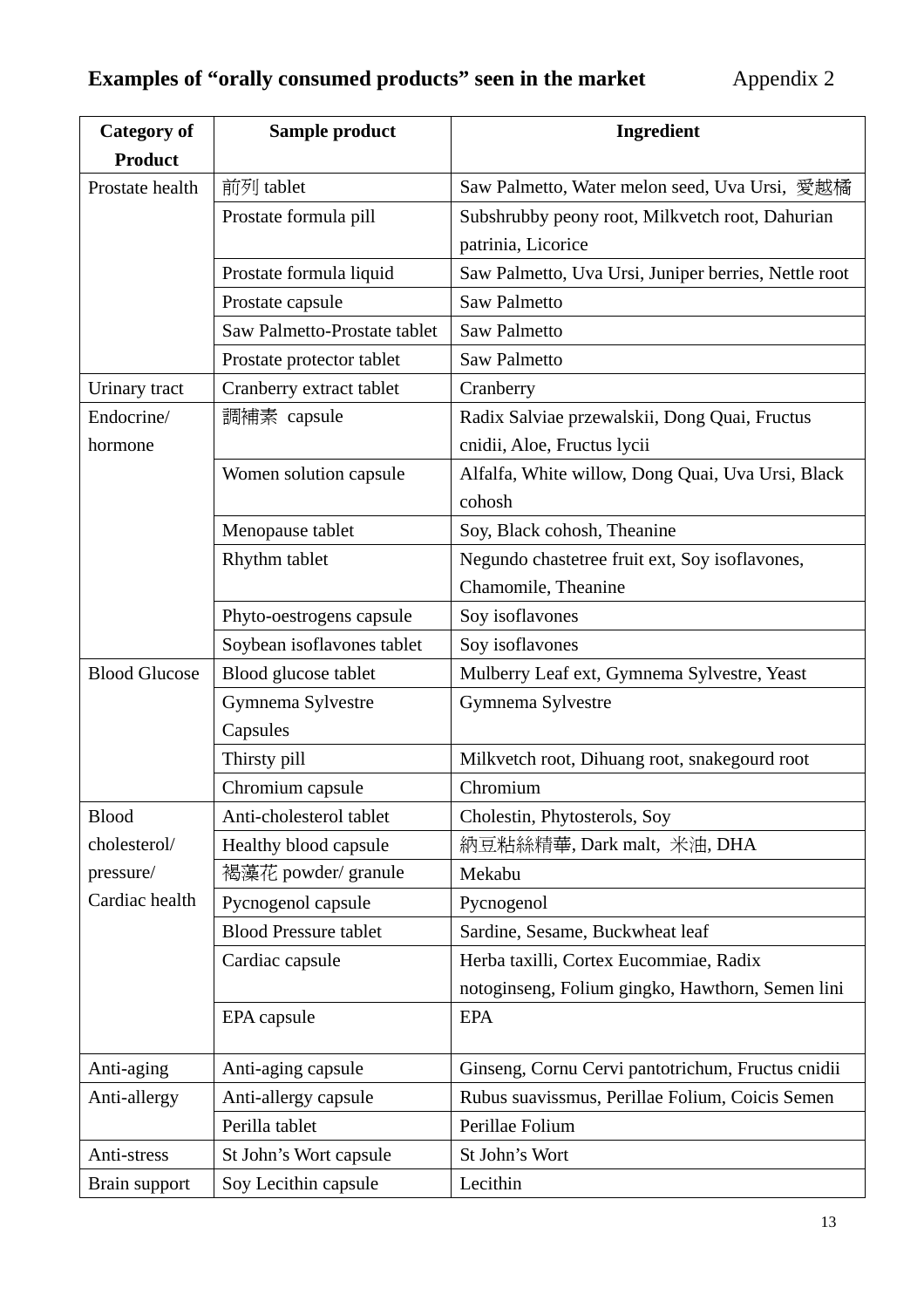| <b>Category of</b> | Sample product               | Ingredient                                         |  |
|--------------------|------------------------------|----------------------------------------------------|--|
| <b>Product</b>     |                              |                                                    |  |
| <b>Breast</b>      | 豐胸 tablet                    | Placenta extract                                   |  |
| Enhancement        | 豐胸燕窩 capsule                 | Bird's nest, Motherwort, Dong Quai                 |  |
|                    | Breast formula capsule       | Red clover, Urtica, Dong Quai                      |  |
|                    | Breast enhancement tablet    | 泰國山芋, Oat, Black cohosh, Blessed thistle,          |  |
|                    |                              | Damiana, Dong Quai                                 |  |
|                    | Shape up tablet              | Semen Trigonellae                                  |  |
|                    | 挺豐美胸營養 tablet                | 大豆類雌激素受體聚合物,胎盤素細胞聚合物,                              |  |
|                    |                              | 草本促長精華調合物                                          |  |
| Cough              | 川貝枇杷膏                        | Sichuan fritillary bulb, Loquat leaf               |  |
| Detoxification     | Fiber tablet                 | Psidium Guajava                                    |  |
| Decrease water     | Shape supplement tablet      | Box holly, 薰草, Catechin, Rosemary                  |  |
| retention          | Salt balance powder/ granule | Electrolytes                                       |  |
| Enhance            | 靈芝皇 capsule                  | <b>Concentrated Ganoderma</b>                      |  |
| health/immune      | 田七粉 capsule                  | Steamed notoginseng powder                         |  |
| support            | Immune booster tablet        | Colostrum                                          |  |
|                    | 唐辛子+綠茶素 tablet               | Capsaicin, Green tea                               |  |
|                    | Lecithin capsule             | Lecithin                                           |  |
|                    | Maitake capsule              | Maitake, Corn                                      |  |
|                    | Amino Acid tablet            | Amino acids                                        |  |
|                    | Spirulina tablet             | Spirulina                                          |  |
|                    | Ginseng capsule              | Ginseng, vitamins                                  |  |
|                    | Vegetable tablet             | Vegetables                                         |  |
|                    | Fruit tablet                 | Fruits                                             |  |
|                    | No smell garlic capsule      | Garlic, Yeast                                      |  |
|                    | Royal Jelly capsule          | Royal jelly                                        |  |
|                    | 姬松茸 powder/ granule          | Tricholoma masutake                                |  |
|                    | 姬松茸 capsule                  | Tricholoma masutake                                |  |
|                    | 靈芝孢子油 capsule                | Ganoderma spore                                    |  |
|                    | 靈芝 capsule                   | Ganoderma                                          |  |
|                    | 腎肺 capsule                   | Cordyceps, Ganoderma spore, Coriolus versicolor    |  |
|                    | 靈芝孢子蜂膠 capsule               | Propolis, Ganoderma spore                          |  |
|                    | 草蟲精華 capsule/powder/         | Cordyceps                                          |  |
|                    | granule                      |                                                    |  |
|                    | 赤靈芝 capsule                  | Ganoderma lucidum                                  |  |
|                    | 舞茸赤靈芝 tablet                 | Maitake, Ganoderma lucidum                         |  |
|                    | Immunity liquid              | Soy, Fructus Schisandrae, Ginseng, Green gram seed |  |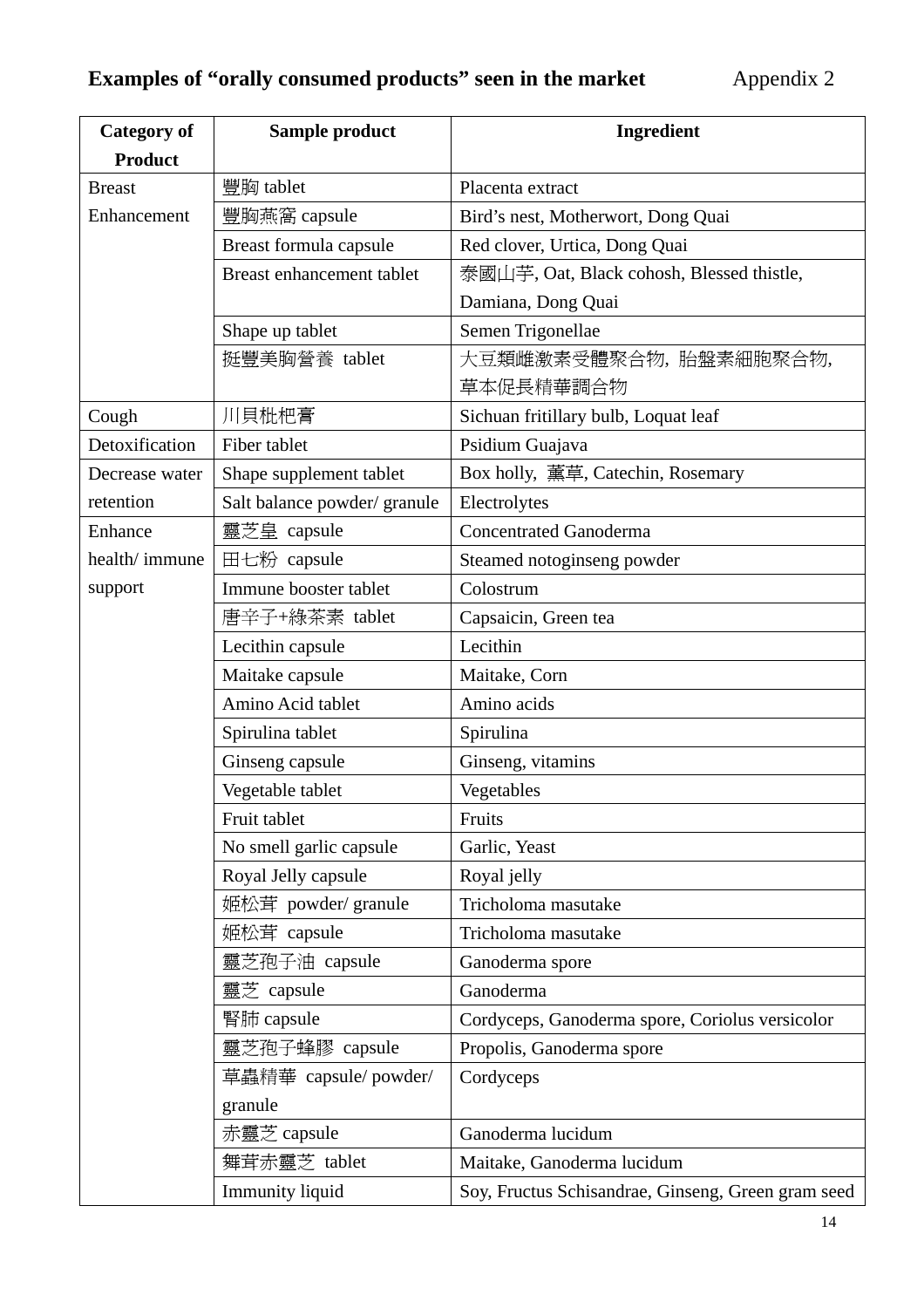| <b>Category of</b> | Sample product               | Ingredient                                        |  |  |
|--------------------|------------------------------|---------------------------------------------------|--|--|
| <b>Product</b>     |                              |                                                   |  |  |
|                    | Nasal Allergy Relief liquid  | Soy, Apple, Hawthorne berry, Fructus Schisandrae, |  |  |
|                    |                              | Green gram seed, Ginseng                          |  |  |
|                    | Green Juice powder           | Kale, Fiber                                       |  |  |
|                    | Protein powder               | Soy protein, Soy lecithin                         |  |  |
|                    | 無臭大蒜+玉蔥 tablet               | Garlic, Onion                                     |  |  |
|                    | Cold capsule                 | Ginkgo biloba, Wheat germ, Yeast, Soy             |  |  |
|                    | DHA capsule                  | <b>DHA</b>                                        |  |  |
|                    | 卵磷脂 capsule                  | Lecithin                                          |  |  |
| Digestive tract    | Lactic acid bacteria capsule | <b>Bifidus</b>                                    |  |  |
|                    | Aloe tablet                  | Aloe                                              |  |  |
|                    | Fiber powder/ granule        | Maize fiber, Chicory fiber, Red beet fiber        |  |  |
|                    | Bifidus powder/granule       | <b>Bifidus</b>                                    |  |  |
|                    | Probiotic capsule            | Pediococcus, Lactococcus                          |  |  |
|                    | Bifidobacteria powder/       | Bifidobacteria                                    |  |  |
|                    | granule                      |                                                   |  |  |
|                    | Psyllium granule             | Psyllium                                          |  |  |
| Enhance male       | 助陽 capsule                   | Herba epimedii, Cordyceps, American ginseng       |  |  |
| function           | Maca tablet                  | Maca                                              |  |  |
|                    | Power capsule                | Oyster ext, Damiana leaf, 印第安人參                   |  |  |
|                    | Male enhancement capsule     | Herba epimedii, Saw Palmetto, Muira puama         |  |  |
|                    | Man capsule                  | Oyster, Red wine                                  |  |  |
| Eye support        | Vision capsule               | Blueberry, DHA, Lutein, Palm oil                  |  |  |
|                    | DHA capsule                  | <b>DHA</b>                                        |  |  |
|                    | <b>Bilberry</b> capsule      | Bilberry                                          |  |  |
|                    | 草莓 DHA capsule               | Eye Bright Ext                                    |  |  |
|                    | 藍莓 capsule                   | Blueberry                                         |  |  |
| Hair growth        | Hair capsule                 | Saw Palmetto, Pumpkin seed, Soy, Cuttlefish ink   |  |  |
| Liver health       | Liver tablet                 | Blessed thistle, Turmeric ext, Yeast              |  |  |
|                    | 護肝 capsule                   | Artemisiae Scopariae                              |  |  |
| Liquor             | Herbal liquor liquid         | Various herbs and animals extracts                |  |  |
| Memory             | Memory capsule               | Ginkgo Biloba, GABA, Soy lecithin, DHA            |  |  |
| enhancement        |                              |                                                   |  |  |
| Sleep              | Sleep capsule                | Valerian, Hops, Ricegerm, Yeast                   |  |  |
| Throat soothers    | Throat drop                  | Dichlorobenzyl alcohol, amylmetacresol            |  |  |
|                    | Lozenges                     | Dequalinium                                       |  |  |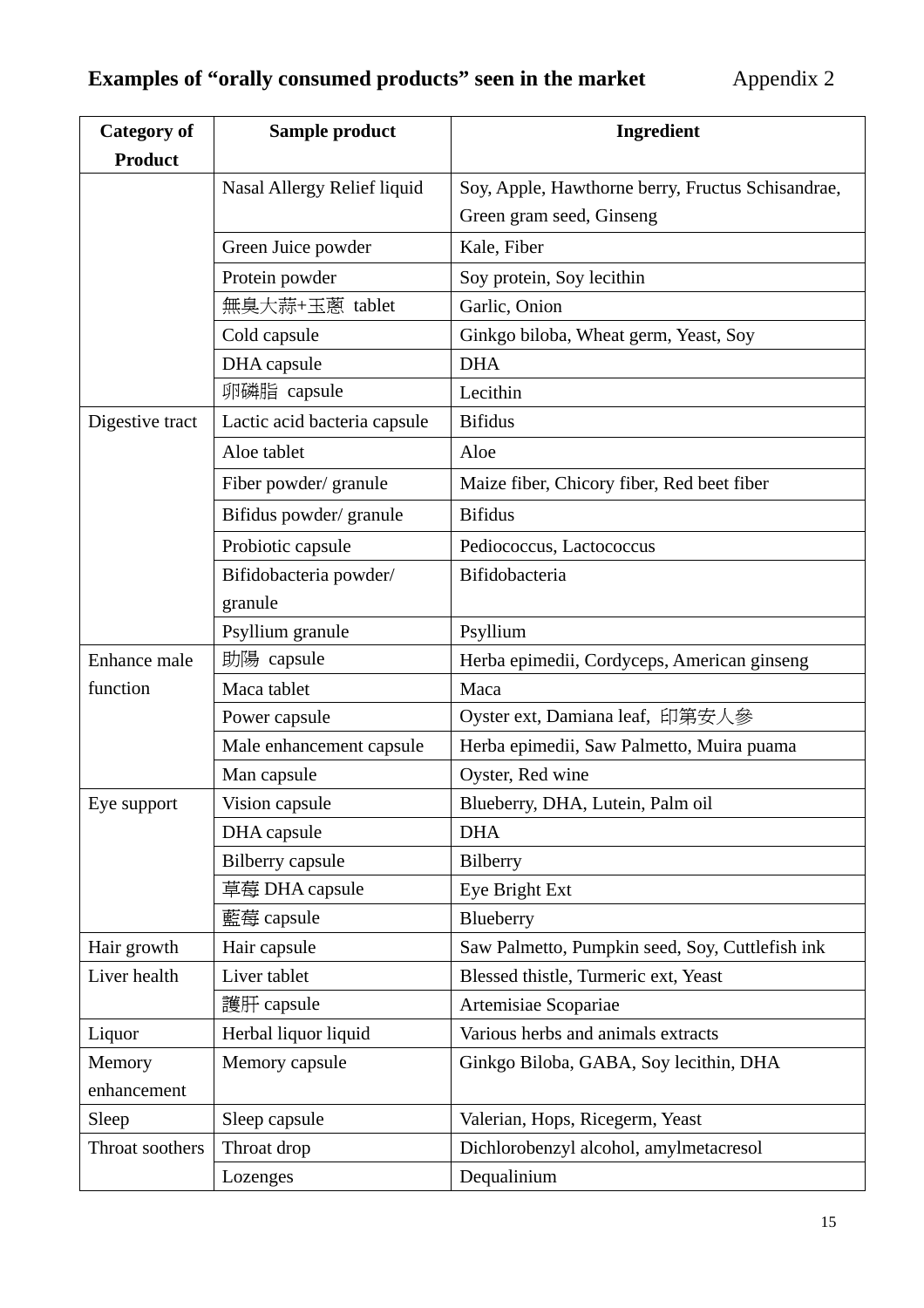| <b>Category of</b> | Sample product             | Ingredient                                                 |  |  |
|--------------------|----------------------------|------------------------------------------------------------|--|--|
| <b>Product</b>     |                            |                                                            |  |  |
|                    | 青檸檬 throat drop            | Lime, White mulberry leaf, Lily bulb, Dark plum            |  |  |
|                    | 川貝枇杷 throat drop           | Sichuan fritillary bulb, Loquat leaf, Platycodon root      |  |  |
| <b>Skin Beauty</b> | Squalene capsule           | Squalene                                                   |  |  |
|                    | Collagen tablet            | Collagen                                                   |  |  |
|                    | Moist tablet               | Ceramide, 絲綢蛋白, Amino acids                                |  |  |
|                    | DHA/RNA tablet             | Salmon ovalbumin, Yeast ext, Corn                          |  |  |
|                    | Silk tablet                | Coicis Semen ext, Negundo chastetree fruit ext             |  |  |
|                    | White capsule              | Grape seed, Red wine ext, Soy, Corn                        |  |  |
|                    | 美人 powder/ granule         | Psidium Guajava                                            |  |  |
|                    | 絲絹 powder/ granule         | 白魚骨膠原, Royal jelly, Shark's fin ext                        |  |  |
|                    | 真珠 powder/ granule         | Pearl powder                                               |  |  |
|                    | Young liquid/powder        | Collagen                                                   |  |  |
| Slimming           | Fat reduce powder/ granule | Chitosan                                                   |  |  |
|                    | Sugar reduce powder/       | Garcinia Cambogia                                          |  |  |
|                    | granule                    |                                                            |  |  |
|                    | Cleanse powder/ granule    | Acidophilus                                                |  |  |
|                    | Trim capsule               | Linoleic acid                                              |  |  |
|                    | Diet powder/granule        | Quercus Salicina, Gymnema Sylvestre, Garcina               |  |  |
|                    |                            | Cambogia                                                   |  |  |
|                    | Fit capsule                | Chitosan                                                   |  |  |
|                    | Slim capsule               | Garcinia Cambogia                                          |  |  |
|                    | 瘦身 capsule                 | Cassia Nomame, Zhi Shi, Rhodiola Rosea, Green tea          |  |  |
|                    | Anti-water tablet          | Butcher's Broom, Centella Asiatica, Horse chestnut<br>seed |  |  |
|                    | Fat blocker capsule        | Chitosan, Garcinia Cambogia, Rose hips                     |  |  |
|                    | Colon tablet               | Senna leaf ext, Golden seal, Gentian, Aloe                 |  |  |
|                    | Chitosan tablet            | Chitosan                                                   |  |  |
|                    | Calorie tablet             | Gymnema Sylvestre, Mulberry leaf ext, Caryophylli          |  |  |
|                    |                            | Flos, Capsaicin                                            |  |  |
|                    | Calorie reduce liquid      | Garcinia Cambogia, Pumpkin seed, Fructus rubi              |  |  |
| Meal               | Diet powder for meal       | Carbohydrates, vitamins, minerals, proteins                |  |  |
| replacement        | replacement                |                                                            |  |  |
| (powder)           | Meal powder for meal       | Vitrimax, milk                                             |  |  |
|                    | replacement                |                                                            |  |  |
|                    | 燕窩纖維 sachet powder         | Fiber, oat, papaya, Konjac jelly, bird's nest, barley      |  |  |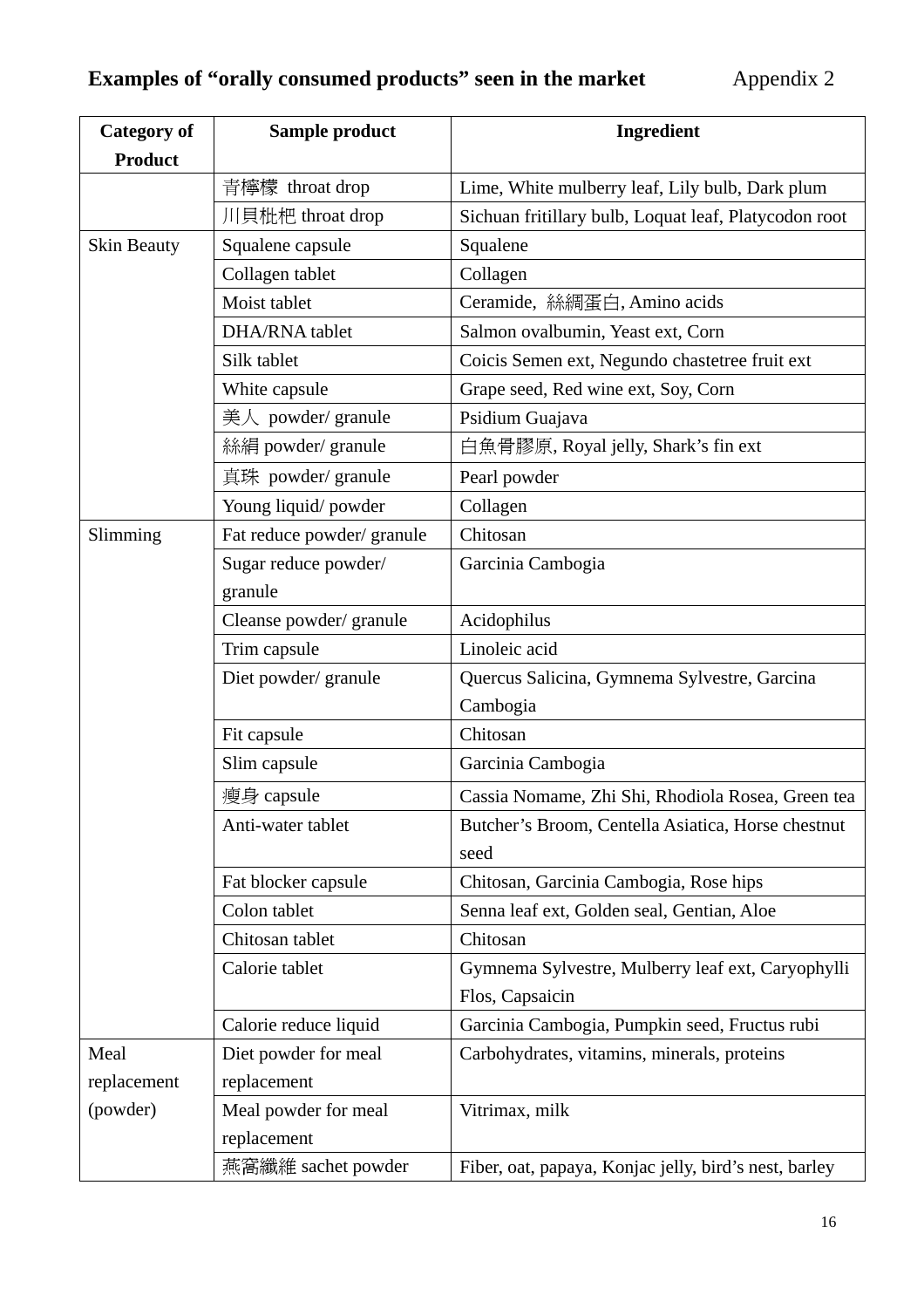The above are examples of orally consumed products only, they are not the exhaustive list of orally consumed products.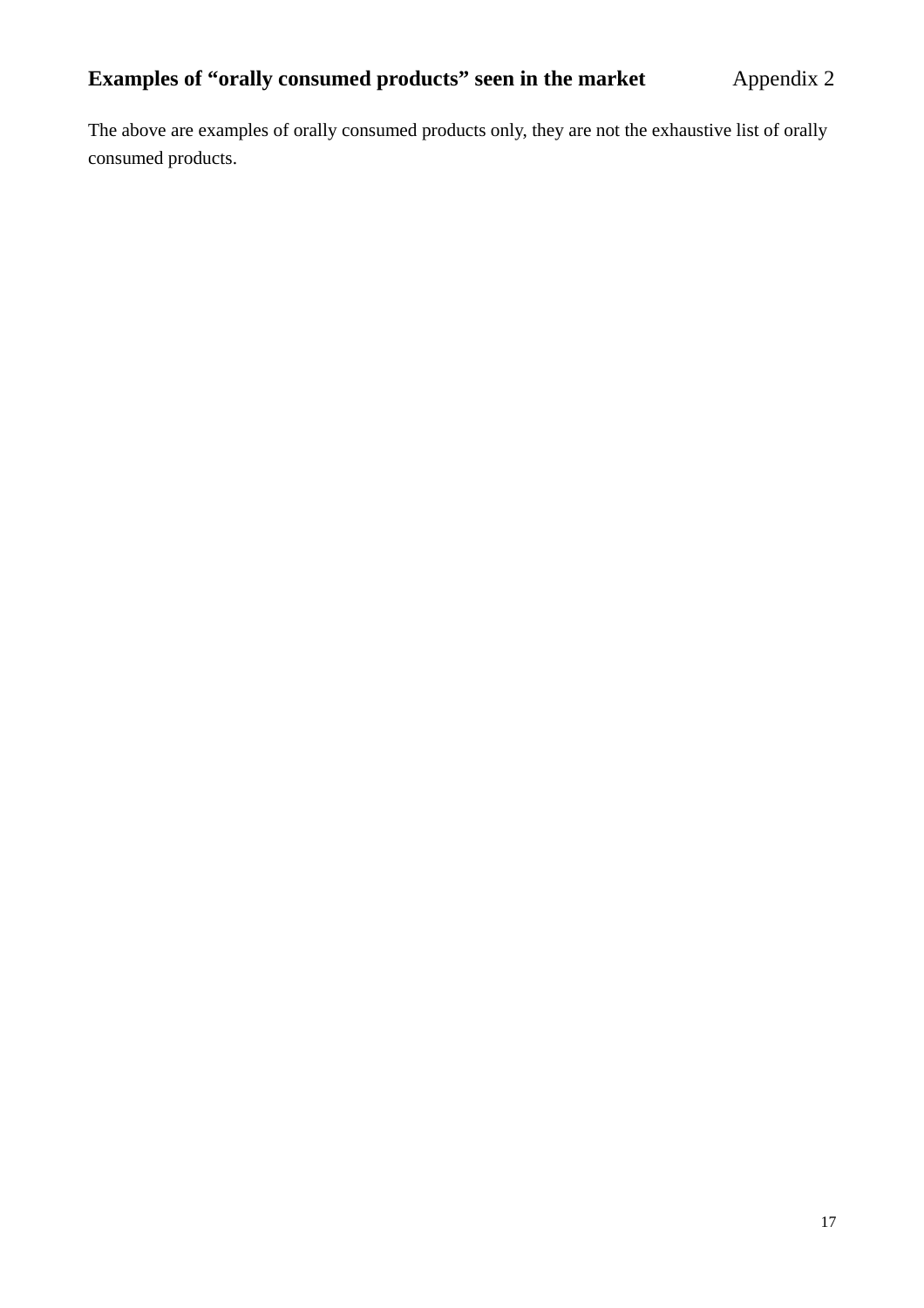#### SCHEDULE 4

## CLAIMS FOR ORALLY CONSUMED PRODUCTS IN RESPECT OF WHICH ADVERTISEMENTS ARE PROHIBITED OR RESTRICTED

|    | Column 1                                            | Column <sub>2</sub> |
|----|-----------------------------------------------------|---------------------|
|    | Claim                                               | Exemption           |
| 1. | Prevention, elimination or treatment of             | None.               |
|    | breast lumps, including eliminating the             |                     |
|    | blockage of milk ducts of the breast,               |                     |
|    | helping to<br>eliminate<br>disease-causing          |                     |
|    | factors or lumps, relieving the associated          |                     |
|    | discomfort symptoms, helping to improve             |                     |
|    | metabolism<br>of<br>the<br>breast<br>tissue,        |                     |
|    | effectively disintegrating and eliminating          |                     |
|    | abnormal cell tissues and lumps.                    |                     |
| 2. | Regulation of the function of the                   | None.               |
|    | genitourinary system and/or improvement             |                     |
|    | of symptoms of genitourinary problems               |                     |
|    | frequent<br>urination,<br>such<br>as<br>urgent      |                     |
|    | urination, dripping urination, poor stream,         |                     |
|    | difficulty in urination, urination at night,        |                     |
|    | function<br>impeded<br>prostatic<br>and             |                     |
|    | uncontrollable<br>urinary<br>discharge<br><b>or</b> |                     |
|    | incontinence.                                       |                     |
| 3. | Regulation of the endocrine system and /            | None.               |
|    | or maintenance or alteration of hormonal            |                     |
|    | secretions, including helping to maintain           |                     |
|    | hormones at optimal level, stimulating the          |                     |
|    | hypothalamus, increasing secretion of               |                     |
|    | oestrogen, promoting normal secretion of            |                     |
|    | the female hormone, regulating the female           |                     |
|    | endocrine function, improving imbalance             |                     |
|    | of male hormone secretion, helping to               |                     |
|    | maintain balance of hormonal secretions             |                     |
|    | in men and women, stimulating hormonal              |                     |
|    | secretions, regulating endocrine secretion,         |                     |
|    | balancing endocrine secretion, increasing           |                     |
|    | secretion of growth hormone, stimulating            |                     |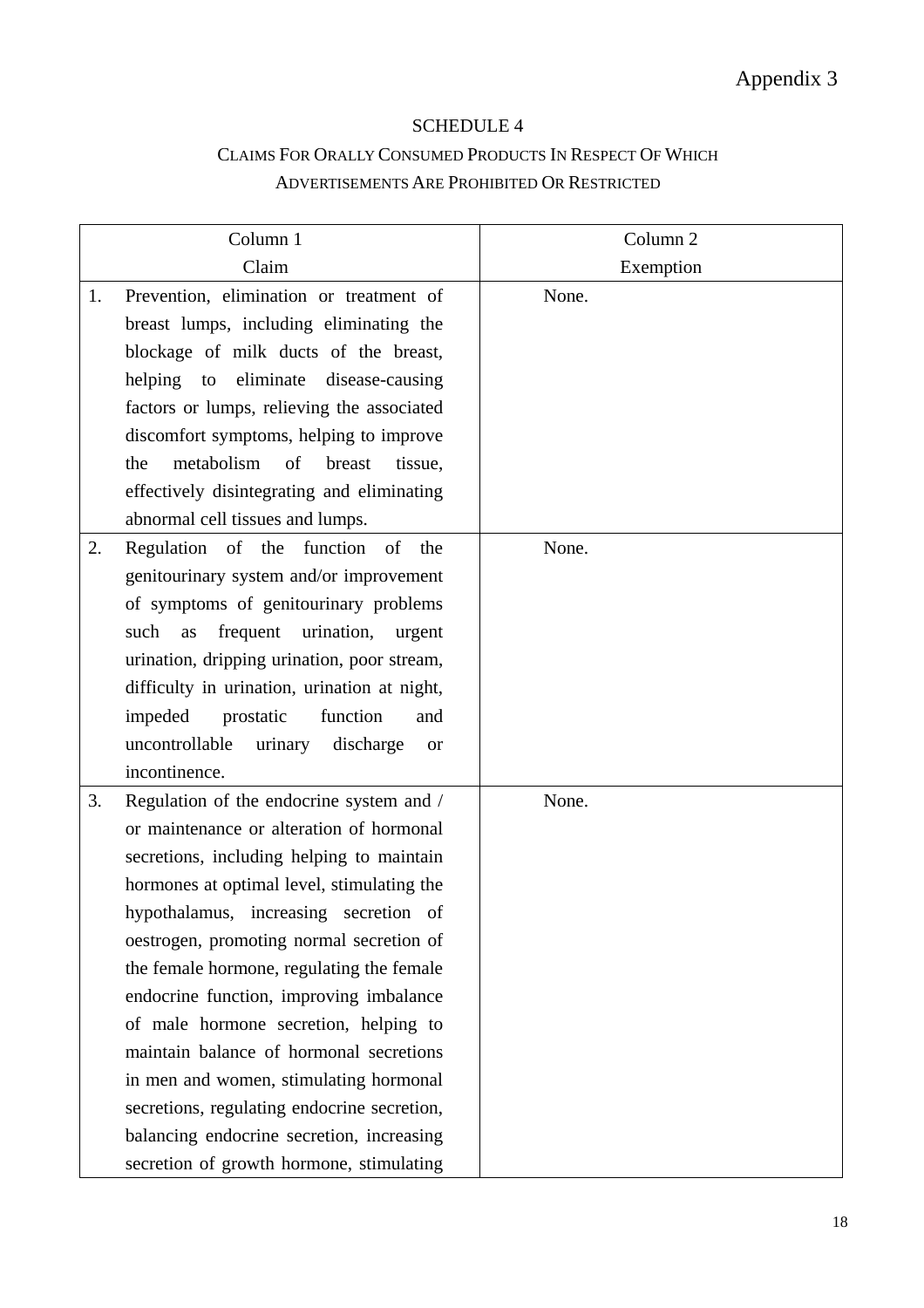| Column 1                                                                                                                                                                                                                                                                                                    | Column 2                                                                                                                                                                                                                                                                                                                                                                                                                                                                                                                                                                                                                                                                                                       |
|-------------------------------------------------------------------------------------------------------------------------------------------------------------------------------------------------------------------------------------------------------------------------------------------------------------|----------------------------------------------------------------------------------------------------------------------------------------------------------------------------------------------------------------------------------------------------------------------------------------------------------------------------------------------------------------------------------------------------------------------------------------------------------------------------------------------------------------------------------------------------------------------------------------------------------------------------------------------------------------------------------------------------------------|
| Claim                                                                                                                                                                                                                                                                                                       | Exemption                                                                                                                                                                                                                                                                                                                                                                                                                                                                                                                                                                                                                                                                                                      |
| the thyroid gland.                                                                                                                                                                                                                                                                                          |                                                                                                                                                                                                                                                                                                                                                                                                                                                                                                                                                                                                                                                                                                                |
| Regulation of body sugar or glucose<br>4.<br>and/or alteration of the function of the<br>pancreas, including regulating blood<br>suppressing or reducing the<br>sugar,<br>absorption of glucose, reducing the blood<br>sugar level, increasing the metabolism of<br>body sugar, being suitable for diabetic | Subject to paragraph (b), the following<br>(a)<br>claims are allowed -<br>(j)<br>"This product is suitable for<br>people concerned about blood<br>sugar. 此產品適合關注血糖的人<br>士服用。";<br>"This product may<br>(ii)<br>assist in                                                                                                                                                                                                                                                                                                                                                                                                                                                                                       |
| patients, being against blood sugar, being<br>suitable for people with high blood sugar,                                                                                                                                                                                                                    | stabilizing blood sugar. 此產品或<br>有助於穩定血糖。";                                                                                                                                                                                                                                                                                                                                                                                                                                                                                                                                                                                                                                                                    |
| improving the function of the pancreas,<br>stimulating the secretion of insulin.                                                                                                                                                                                                                            | "This product is intended for<br>(iii)<br>people concerned about blood<br>sugar. 此產品以關注血糖的人士<br>為對象。"; and                                                                                                                                                                                                                                                                                                                                                                                                                                                                                                                                                                                                     |
|                                                                                                                                                                                                                                                                                                             | "This<br>product<br>(iv)<br>$\frac{1}{1}$<br>for<br>the<br>consumption by people concerned<br>about blood sugar. 此產品供關注<br>血糖的人士服用。".                                                                                                                                                                                                                                                                                                                                                                                                                                                                                                                                                                          |
|                                                                                                                                                                                                                                                                                                             | In relation to a product which is not<br>(b)<br>registered under the Pharmacy and<br>Poisons Ordinance (Cap. 138) or the<br>Chinese Medicine Ordinance (Cap. 549),<br>the claims referred to in paragraph (a)(i),<br>(ii), (iii) and (iv) are allowed only if the<br>advertisement<br>includes<br>clearly<br>the<br>following disclaimer-<br>"This product is not registered under the<br>Pharmacy and Poisons Ordinance or the<br>Chinese Medicine Ordinance.<br>Any<br>claim made for it has not been subject to<br>evaluation for such registration.<br>This<br>product is not intended to diagnose, treat<br>or prevent any disease. 此產品沒有根<br>據《藥劑業及毒藥條例》或《中醫藥條<br>例》註冊。爲此產品作出的任何聲稱亦<br>沒有爲進行該等註冊而接受評核。此產 |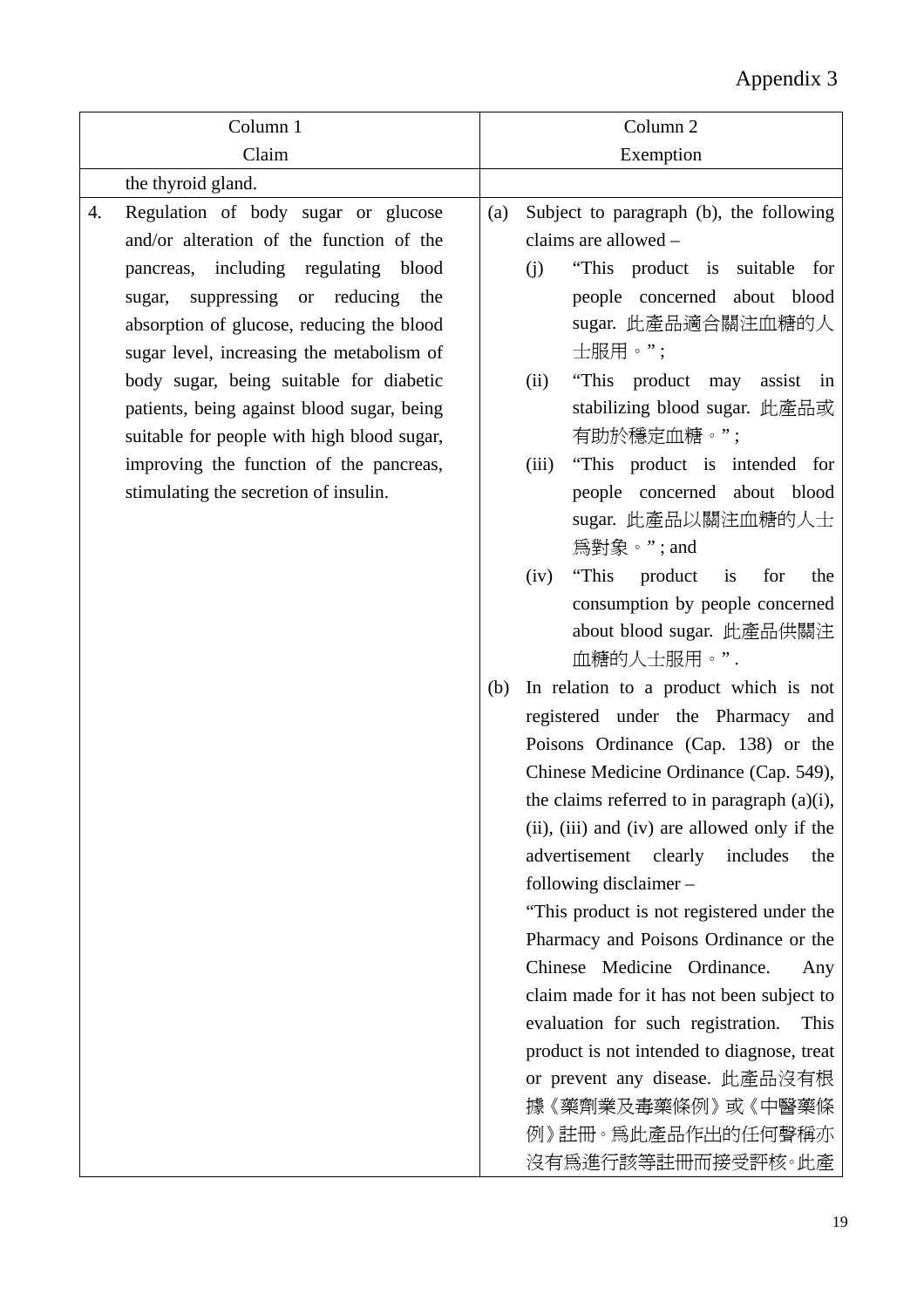| Column 1 |                                           |     | Column <sub>2</sub>                            |
|----------|-------------------------------------------|-----|------------------------------------------------|
| Claim    |                                           |     | Exemption                                      |
|          |                                           |     | 品並不供作診斷、治療或預防任何疾病                              |
|          |                                           |     | 之用。".                                          |
|          |                                           |     | (See Note)                                     |
| 5.       | Regulation of blood pressure, including   | (a) | Subject to paragraph (b), the following        |
|          | regulating blood pressure, controlling    |     | claims are allowed -                           |
|          | blood pressure, reducing blood pressure,  |     | "This product is suitable for<br>(i)           |
|          | being suitable for people with high blood |     | people concerned about blood                   |
|          | pressure.                                 |     | pressure. 此產品適合關注血壓                            |
|          |                                           |     | 的人士服用。";                                       |
|          |                                           |     | "This product may assist in<br>(ii)            |
|          |                                           |     | stabilizing blood pressure. 此產品<br>或有助於穩定血壓。"; |
|          |                                           |     | "This product is intended for<br>(iii)         |
|          |                                           |     | people concerned about blood                   |
|          |                                           |     | pressure. 此產品以關注血壓的                            |
|          |                                           |     | 人士為對象。";and                                    |
|          |                                           |     | product is<br>(iv)<br>"This<br>for<br>the      |
|          |                                           |     | consumption by people concerned                |
|          |                                           |     | about blood pressure. 此產品供                     |
|          |                                           |     | 關注血壓的人士服用。".                                   |
|          |                                           | (b) | In relation to a product which is not          |
|          |                                           |     | registered under the Pharmacy and              |
|          |                                           |     | Poisons Ordinance (Cap. 138) or the            |
|          |                                           |     | Chinese Medicine Ordinance (Cap. 549),         |
|          |                                           |     | the claims referred to in paragraph $(a)(i)$ , |
|          |                                           |     | (ii), (iii) and (iv) are allowed only if the   |
|          |                                           |     | advertisement clearly<br>includes<br>the       |
|          |                                           |     | following disclaimer -                         |
|          |                                           |     | "This product is not registered under the      |
|          |                                           |     | Pharmacy and Poisons Ordinance or the          |
|          |                                           |     | Chinese Medicine Ordinance.<br>Any             |
|          |                                           |     | claim made for it has not been subject to      |
|          |                                           |     | evaluation for such registration.<br>This      |
|          |                                           |     | product is not intended to diagnose, treat     |
|          |                                           |     | or prevent any disease. 此產品沒有根                 |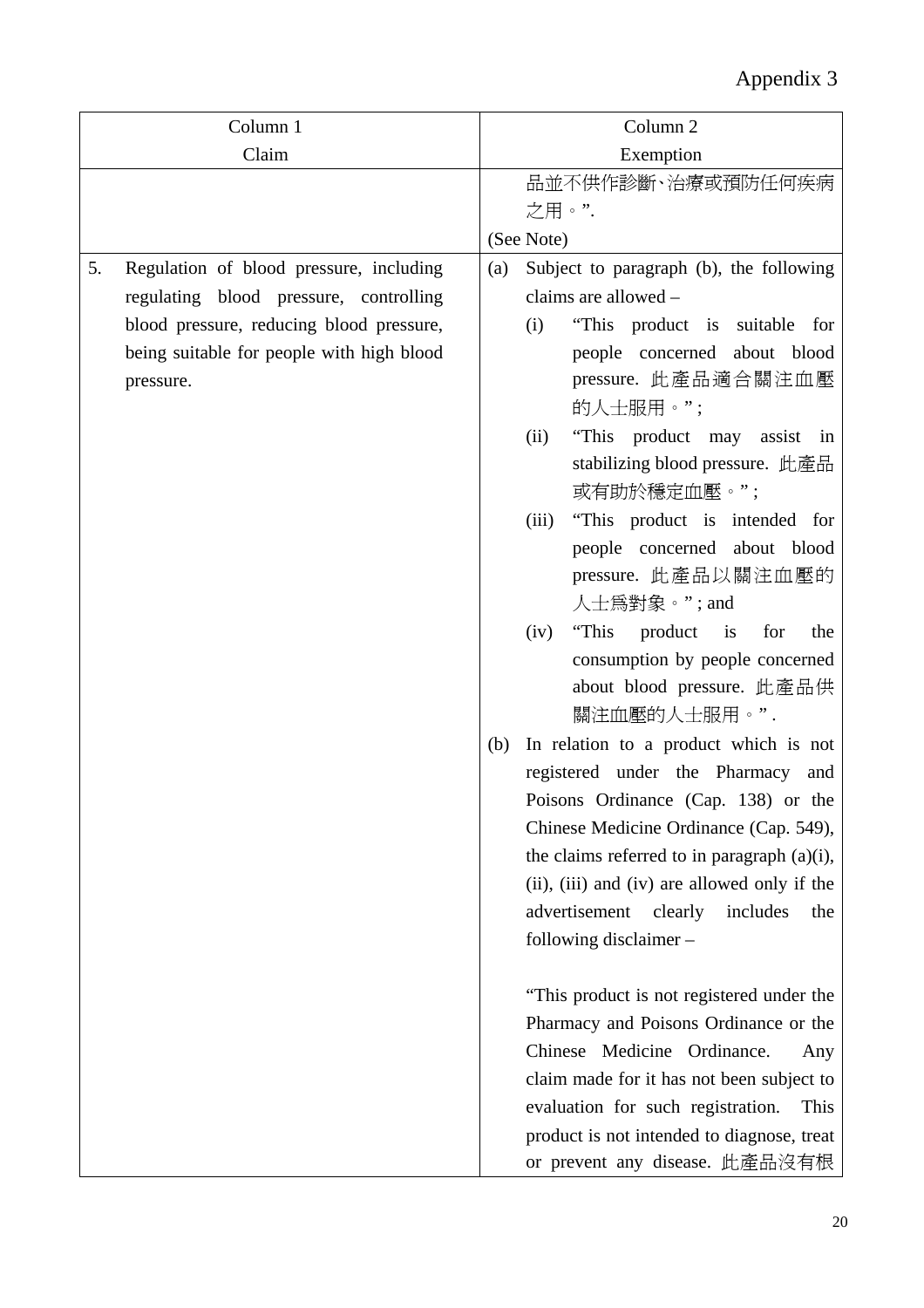| Column 1                                         | Column <sub>2</sub>                            |
|--------------------------------------------------|------------------------------------------------|
| Claim                                            | Exemption                                      |
|                                                  | 據《藥劑業及毒藥條例》或《中醫藥條                              |
|                                                  | 例》註冊。爲此產品作出的任何聲稱亦                              |
|                                                  | 沒有爲進行該等註冊而接受評核。此產                              |
|                                                  | 品並不供作診斷、治療或預防任何疾病                              |
|                                                  | 之用。".                                          |
|                                                  | (See Note)                                     |
| Regulation of blood lipids or cholesterol,<br>6. | Subject to paragraph (b), the following<br>(a) |
| including preventing high blood lipids,          | claims are allowed -                           |
| helping to maintain normal blood lipids,         | "This product is suitable for<br>(i)           |
| lowering blood lipids, reducing<br><sub>or</sub> | people concerned about blood                   |
| regulating cholesterol, balancing blood          | lipids/cholesterol. 此產品適合關                     |
| cholesterol, excreting cholesterol in the        | 注血脂/膽固醇的人士服用。";                                |
| blood vessel outside the body, being             | "This product may<br>(ii)<br>assist<br>in      |
| suitable for people with high blood lipids       | stabilizing<br>blood<br>lipids                 |
| or high cholesterol.                             | cholesterol. 此產品或有助於穩                          |
|                                                  | 定血脂/膽固醇。";                                     |
|                                                  | "This product is intended for<br>(iii)         |
|                                                  | people concerned about blood                   |
|                                                  | lipids/cholesterol. 此產品以關注                     |
|                                                  | 血脂/膽固醇的人士爲對象。";                                |
|                                                  | and                                            |
|                                                  | "This<br>product<br>(iv)<br>is<br>for<br>the   |
|                                                  | consumption by people concerned                |
|                                                  | about blood lipids/cholesterol. 此              |
|                                                  | 產品供關注血脂/膽固醇的人士                                 |
|                                                  | 服用。".                                          |
|                                                  |                                                |
|                                                  | In relation to a product which is not<br>(b)   |
|                                                  | registered under the Pharmacy and              |
|                                                  | Poisons Ordinance (Cap. 138) or the            |
|                                                  | Chinese Medicine Ordinance (Cap. 549),         |
|                                                  | the claims referred to in paragraph (a)(i),    |
|                                                  | (ii), (iii) and (iv) are allowed only if the   |
|                                                  | advertisement<br>clearly<br>includes<br>the    |
|                                                  | following disclaimer -                         |
|                                                  | "This product is not registered under the      |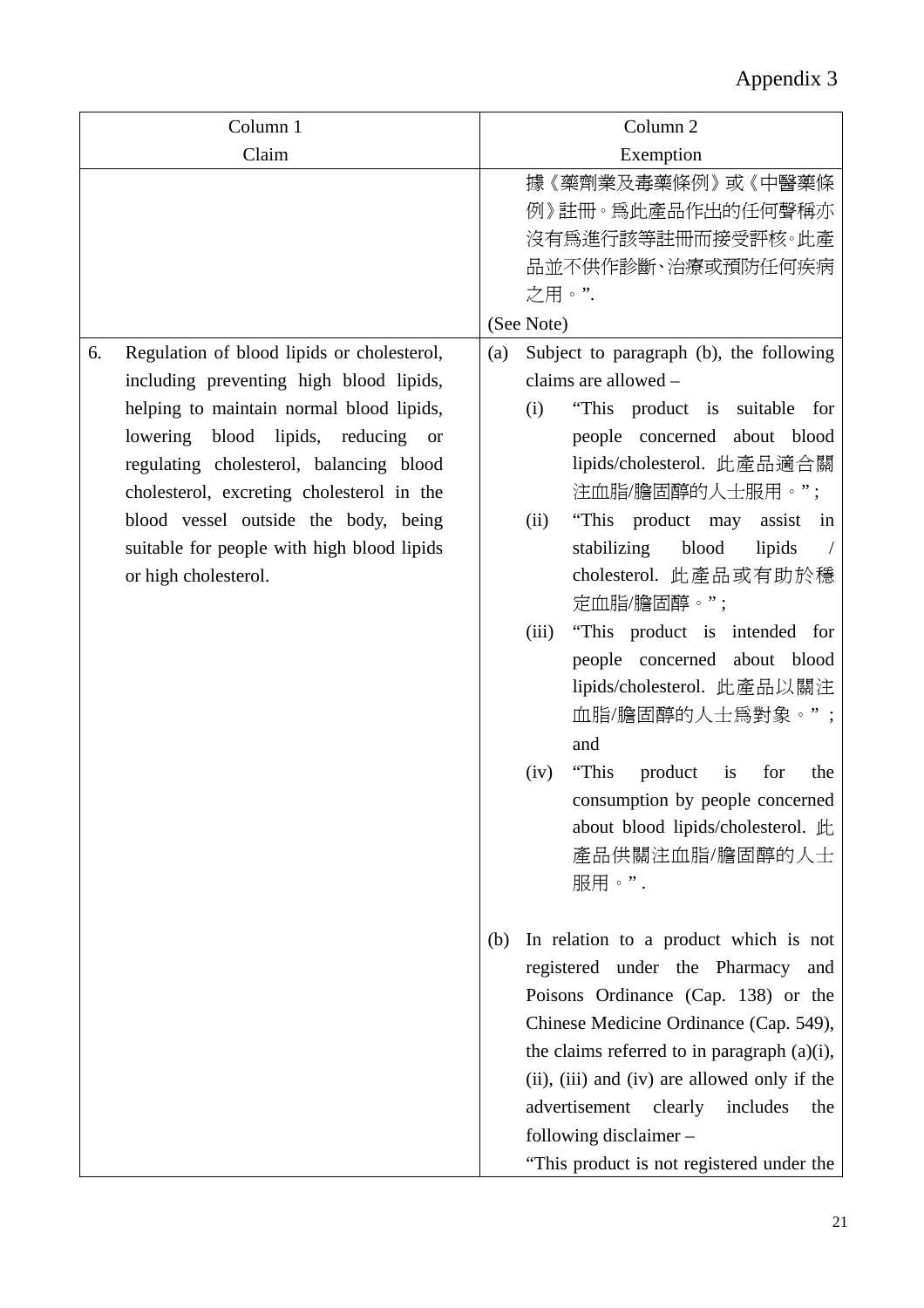| Column 1 | Column 2                                   |
|----------|--------------------------------------------|
| Claim    | Exemption                                  |
|          | Pharmacy and Poisons Ordinance or the      |
|          | Chinese Medicine Ordinance.<br>Any         |
|          | claim made for it has not been subject to  |
|          | evaluation for such registration.<br>This  |
|          | product is not intended to diagnose, treat |
|          | or prevent any disease. 此產品沒有根             |
|          | 據《藥劑業及毒藥條例》或《中醫藥條                          |
|          | 例》註冊。爲此產品作出的任何聲稱亦                          |
|          | 沒有爲進行該等註冊而接受評核。此產                          |
|          | 品並不供作診斷、治療或預防任何疾病                          |
|          | 之用。".                                      |
|          | (See Note)                                 |

Note: If the advertisement is wholly or mainly in the English or Chinese language, a claim stated in column 2 may be limited to that language, but where there is included in the same advertisement any other claim or disclaimer that is stated in column 2, that other claim or disclaimer (as the case may be) shall also be limited to that language.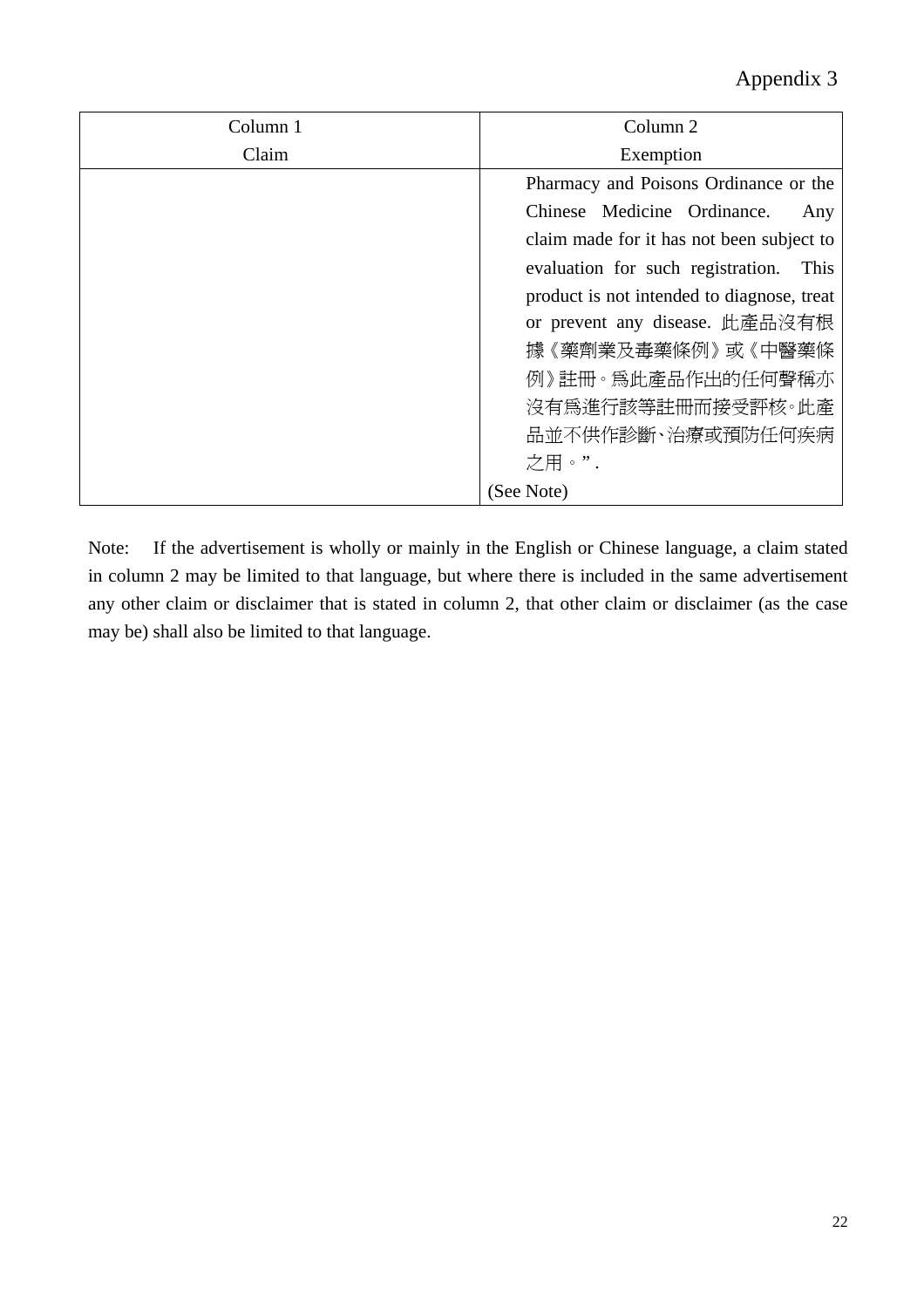## EXAMPLES OF CLAIMS FOR ORALLY CONSUMED PRODUCTS IN RESPECT OF WHICH ADVERTISEMENTS ARE PROHIBITED IN SCHEDULE 4

| Column 1 of Schedule 4                                                                                                                                                                                                                                                                                                                                                                                      | Examples of Claims for Orally Consumed Products in<br>respect of which advertisements are prohibited in                                                                                                                                                                                                                                                                                                                                                                                                                                                                                                                                                                                                                                                                                                                                     |
|-------------------------------------------------------------------------------------------------------------------------------------------------------------------------------------------------------------------------------------------------------------------------------------------------------------------------------------------------------------------------------------------------------------|---------------------------------------------------------------------------------------------------------------------------------------------------------------------------------------------------------------------------------------------------------------------------------------------------------------------------------------------------------------------------------------------------------------------------------------------------------------------------------------------------------------------------------------------------------------------------------------------------------------------------------------------------------------------------------------------------------------------------------------------------------------------------------------------------------------------------------------------|
|                                                                                                                                                                                                                                                                                                                                                                                                             | Schedule 4                                                                                                                                                                                                                                                                                                                                                                                                                                                                                                                                                                                                                                                                                                                                                                                                                                  |
| Prevention, elimination or treatment of<br>1.<br>breast lumps, including eliminating the<br>blockage of milk ducts of the breast,<br>helping to eliminate disease-causing factors<br>relieving<br>lumps,<br>the<br>associated<br><b>or</b><br>discomfort symptoms, helping to improve<br>the metabolism of breast tissue, effectively<br>disintegrating and eliminating abnormal<br>cell tissues and lumps. | Preventing, eliminating or treating breast<br>$\bullet$<br>lumps<br>Eliminating the blockage of milk ducts of the<br>$\bullet$<br>breast<br>Helping to eliminate disease-causing factors or<br>$\bullet$<br>lumps<br>Relieving the associated discomfort symptoms<br>$\bullet$<br>Helping to improve the metabolism of breast<br>$\bullet$<br>tissue<br>Effectively<br>disintegrating and<br>eliminating<br>abnormal cell tissues and lumps.<br>Relieving swelling and pain of breast<br>Eliminating blockage of breast gland                                                                                                                                                                                                                                                                                                               |
| function<br>2.<br>Regulation<br>of<br>the<br>of<br>the<br>genitourinary system and/or improvement<br>of symptoms of genitourinary problems<br>such<br>frequent<br>urination,<br>as<br>urgent<br>urination, dripping urination, poor stream,<br>difficulty in urination, urination at night,<br>function<br>impeded<br>prostatic<br>and<br>uncontrollable urinary<br>discharge<br>or<br>incontinence.        | Regulating the function of the genitourinary<br>$\bullet$<br>system<br>Improving symptoms of genitourinary problems<br>$\bullet$<br>Improving frequent urination, urgent urination,<br>$\bullet$<br>dripping urination, poor stream, difficulty in<br>urination, urination at night<br>Improving impeded prostatic function<br>Improving uncontrollable urinary discharge or<br>incontinence<br>Relieving frequent urination<br>$\bullet$<br>Relieving urination at night, frequent urination<br>and urine dripping<br>Rectifying and maintain the health of prostate<br>cells<br>Effective in relieving the problem of night<br>urination<br>Using saw palmetto to treat males facing<br>frequent night urination, resulting in significant<br>improvement of symptoms and significant<br>reduction of night urination, frequent urination |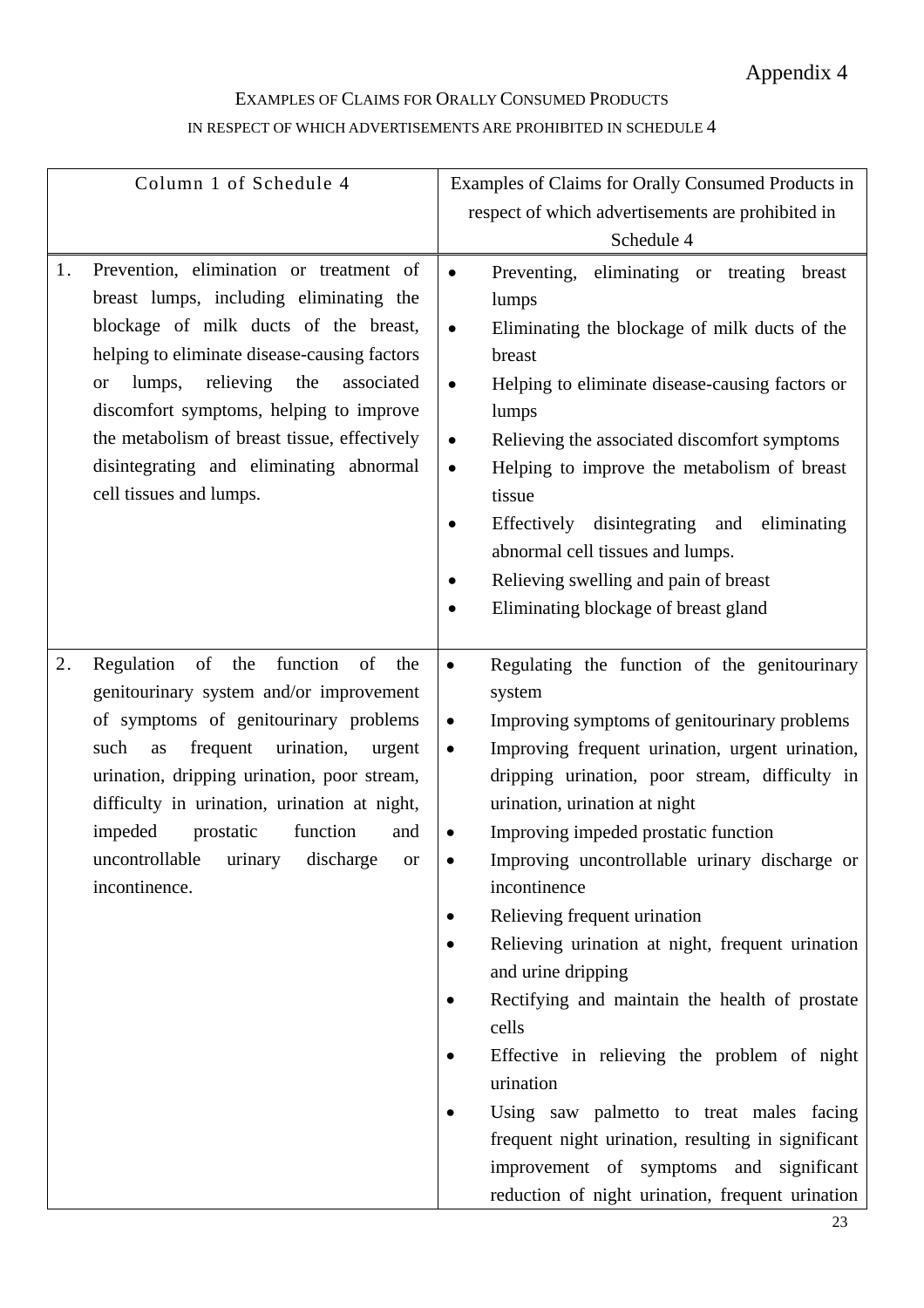|    |                                             |           | Appendix 4                                         |
|----|---------------------------------------------|-----------|----------------------------------------------------|
|    | Column 1 of Schedule 4                      |           | Examples of Claims for Orally Consumed Products in |
|    |                                             |           | respect of which advertisements are prohibited in  |
|    |                                             |           | Schedule 4                                         |
|    |                                             |           | and urine dripping                                 |
|    |                                             |           | Scientific experiments prove that Epilobium        |
|    |                                             |           | Parviflorum, nettle and lycopene help improving    |
|    |                                             |           | problem of frequent urination and night urination  |
|    |                                             |           | Anyone who has the following symptoms should       |
|    |                                             |           | immediately take this product: urinary urgency,    |
|    |                                             |           | frequent urination, urine dripping, small and      |
|    |                                             |           | weak urine flow, excessive night urination and     |
|    |                                             |           | intermittent urination                             |
|    |                                             |           | Help<br>in contraction<br>bladder<br>of<br>muscle, |
|    |                                             |           | strengthening the health of the urinary system     |
|    |                                             |           | Improving urine seeping, impaired urination and    |
|    |                                             |           | obstructed urination                               |
|    |                                             |           | Improving nervous bladder                          |
|    |                                             |           |                                                    |
| 3. | Regulation of the endocrine system and / or | ٠         | Regulating of the endocrine system                 |
|    | maintenance or alteration of hormonal       | $\bullet$ | Maintenance of hormonal secretions                 |
|    | secretions, including helping to maintain   | ٠         | Alteration of hormonal secretions                  |
|    | hormones at optimal level, stimulating the  | ٠         | Helping to maintain hormones at optimal level      |
|    | hypothalamus, increasing secretion of       | $\bullet$ | Stimulating<br>the<br>hypothalamus,<br>increasing  |
|    | oestrogen, promoting normal secretion of    |           | secretion of oestrogen                             |
|    | the female hormone, regulating the female   | $\bullet$ | Promoting normal secretion of the female           |
|    | endocrine function, improving imbalance     |           | hormone                                            |
|    | of male hormone secretion, helping to       | $\bullet$ | Regulating the female endocrine function           |
|    | maintain balance of hormonal secretions in  | $\bullet$ | Improving imbalance of male hormone secretion      |
|    | men and women, stimulating hormonal         | $\bullet$ | Helping to maintain balance of hormonal            |
|    | secretions, regulating endocrine secretion, |           | secretions in men and women                        |
|    | balancing endocrine secretion, increasing   | $\bullet$ | Stimulating hormonal secretions                    |
|    | secretion of growth hormone, stimulating    | $\bullet$ | Regulating endocrine secretion                     |
|    | the thyroid gland.                          | $\bullet$ | Balancing endocrine secretion                      |
|    |                                             |           | Increasing secretion of growth hormone             |
|    |                                             |           | Stimulating the thyroid gland.                     |
|    |                                             |           | Re-activate the soft tissue in bones by the        |
|    |                                             |           | stimulation of growth hormone resulting in bone    |
|    |                                             |           | growth                                             |
|    |                                             |           | Improving<br>hormonal<br>imbalance,<br>hormonal    |
|    |                                             |           | irregularity                                       |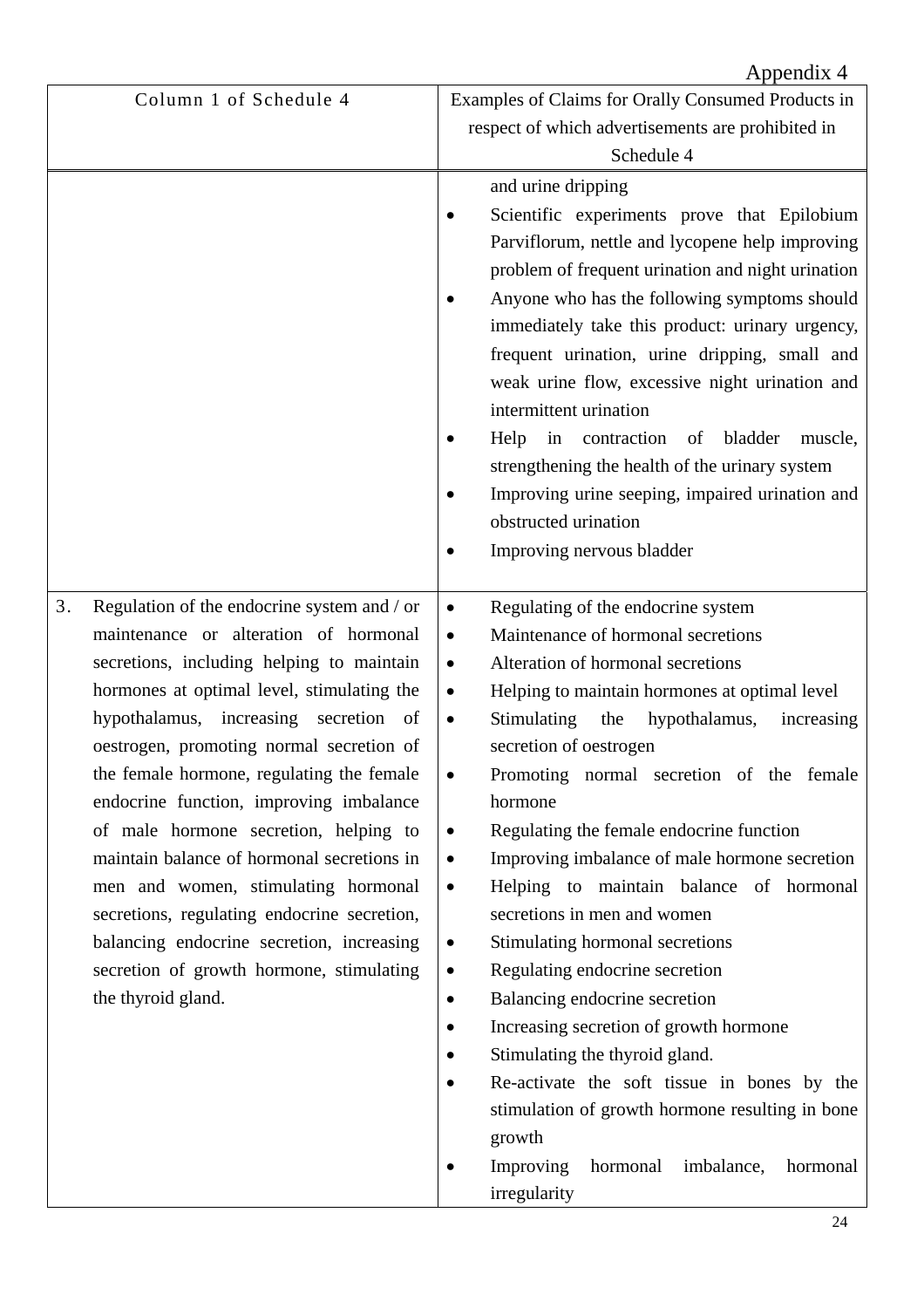|                                                                                         | Appendix 4                                                                                                                                                                                                                                                                                                                                                                  |
|-----------------------------------------------------------------------------------------|-----------------------------------------------------------------------------------------------------------------------------------------------------------------------------------------------------------------------------------------------------------------------------------------------------------------------------------------------------------------------------|
| Column 1 of Schedule 4                                                                  | Examples of Claims for Orally Consumed Products in                                                                                                                                                                                                                                                                                                                          |
|                                                                                         | respect of which advertisements are prohibited in                                                                                                                                                                                                                                                                                                                           |
|                                                                                         | Schedule 4                                                                                                                                                                                                                                                                                                                                                                  |
|                                                                                         | Maintaining normal secretion of male and                                                                                                                                                                                                                                                                                                                                    |
|                                                                                         | female hormones                                                                                                                                                                                                                                                                                                                                                             |
|                                                                                         | Balancing the secretion of hormones                                                                                                                                                                                                                                                                                                                                         |
|                                                                                         | Help in maintaining the normal secretion of                                                                                                                                                                                                                                                                                                                                 |
|                                                                                         | hormones                                                                                                                                                                                                                                                                                                                                                                    |
|                                                                                         | Maintaining the normal secretion of hormones in<br>menopause                                                                                                                                                                                                                                                                                                                |
|                                                                                         | Initiating the youth hormone                                                                                                                                                                                                                                                                                                                                                |
|                                                                                         | Helping the balance of endocrine secretion                                                                                                                                                                                                                                                                                                                                  |
|                                                                                         | Making the body to secret higher level of female                                                                                                                                                                                                                                                                                                                            |
|                                                                                         | hormones                                                                                                                                                                                                                                                                                                                                                                    |
|                                                                                         | Ingredients from natural plants can make the                                                                                                                                                                                                                                                                                                                                |
|                                                                                         | body secrete more female hormone                                                                                                                                                                                                                                                                                                                                            |
|                                                                                         | Stimulating the body to secrete more female                                                                                                                                                                                                                                                                                                                                 |
|                                                                                         | hormone                                                                                                                                                                                                                                                                                                                                                                     |
|                                                                                         | A purely Chinese medicine health product<br>specifically<br>designed<br>for<br>impaired<br>body<br>secretion.                                                                                                                                                                                                                                                               |
|                                                                                         | Coordinating the endocrine glands, such as<br>٠<br>pituitary gland, thyroid gland, pancreatic gland,<br>adrenal gland, ovary, testes to maintain healthy<br>secretion. Stopping the health problem due to<br>weakening of hormonal secretion.<br>Maintaining the normal function of hormones<br>Unblocking the secretion channels, dispelling the<br>toxin in thyroid gland |
|                                                                                         |                                                                                                                                                                                                                                                                                                                                                                             |
| Regulation of body sugar or glucose and/or<br>4.                                        | Regulating body sugar or glucose<br>$\bullet$                                                                                                                                                                                                                                                                                                                               |
| alteration of the function of the pancreas,                                             | Altering the function of the pancreas<br>$\bullet$                                                                                                                                                                                                                                                                                                                          |
| regulating<br>including<br>blood<br>sugar,                                              | Regulating blood sugar<br>$\bullet$                                                                                                                                                                                                                                                                                                                                         |
| suppressing or reducing the absorption of                                               | Suppressing or reducing the absorption<br>- of<br>$\bullet$                                                                                                                                                                                                                                                                                                                 |
| glucose, reducing the blood sugar level,                                                | glucose                                                                                                                                                                                                                                                                                                                                                                     |
| increasing the metabolism of body sugar,<br>being suitable for diabetic patients, being | Reducing the blood sugar level<br>$\bullet$<br>Increasing the metabolism of body sugar                                                                                                                                                                                                                                                                                      |
| against blood sugar, being suitable for                                                 | $\bullet$<br>Being suitable for diabetic patients<br>$\bullet$                                                                                                                                                                                                                                                                                                              |
| people with high blood sugar, improving                                                 | Being against blood sugar<br>$\bullet$                                                                                                                                                                                                                                                                                                                                      |
| the function of the pancreas, stimulating                                               | Being suitable for people with high blood sugar<br>٠                                                                                                                                                                                                                                                                                                                        |
|                                                                                         |                                                                                                                                                                                                                                                                                                                                                                             |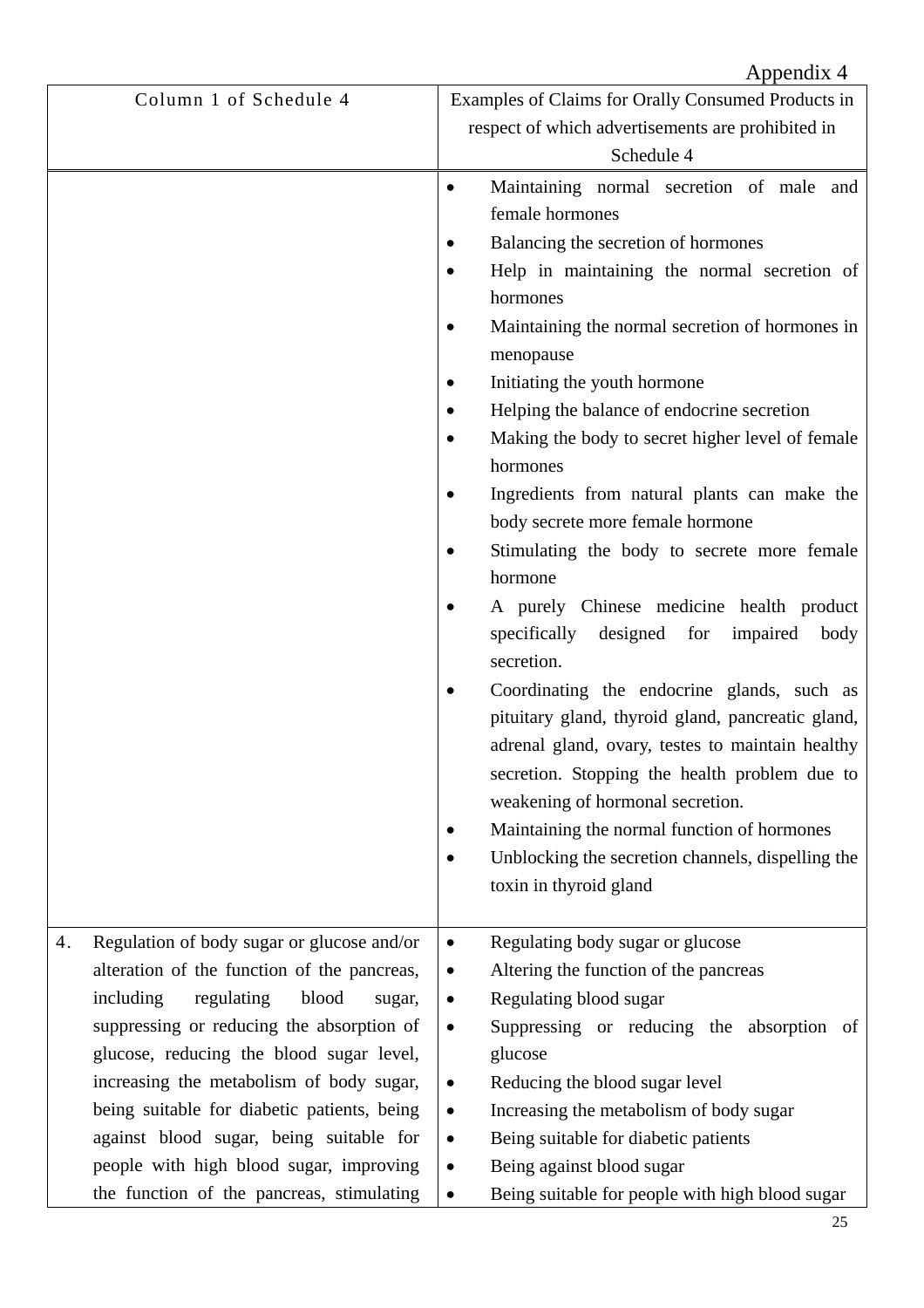|                           | Appendix 4                                                         |
|---------------------------|--------------------------------------------------------------------|
| Column 1 of Schedule 4    | Examples of Claims for Orally Consumed Products in                 |
|                           | respect of which advertisements are prohibited in                  |
|                           | Schedule 4                                                         |
| the secretion of insulin. | Improving the function of the pancreas<br>٠                        |
|                           | Stimulating the secretion of insulin                               |
|                           | Powerfully promoting the health of pancreas                        |
|                           | Balancing the natural secretion of insulin                         |
|                           | Effectively enhancing the metabolism of sugar                      |
|                           | Stabilizing the index of blood sugar                               |
|                           | Balancing the insulin value in body                                |
|                           | Maintaining the blood sugar at a stable level                      |
|                           | Stabilizing blood sugar                                            |
|                           | Restoring the normal secretion function of<br>$\bullet$            |
|                           | insulin tissues in 2-5 courses of treatment                        |
|                           | Reducing blood sugar and urinary sugar to<br>٠                     |
|                           | normal values                                                      |
|                           | Vitalize the insulin body in 15 days                               |
|                           | Regenerating the pancreatic cells after 1 month                    |
|                           | Restoring the function of pancreas                                 |
|                           | Rectifying the irregularity of sugar metabolism                    |
|                           | Balancing blood sugar                                              |
|                           | Enhancing the body tolerance to sugar                              |
|                           | Strengthening the function of pancreatic cells                     |
|                           | Helping maintaining a normal pancreas                              |
|                           | Reducing blood sugar and problem of unsteady                       |
|                           | insulin level                                                      |
|                           | Effectively stabilize the blood glucose index                      |
|                           | Controlling the problem of insulin imbalance                       |
|                           | Blocking the absorption of excessive sugar,                        |
|                           | reducing the amount of glucose absorbed                            |
|                           | Increasing the utilization of glucose, enhancing                   |
|                           | the sensitivity to insulin                                         |
|                           | Effectively maintaining the blood glucose value                    |
|                           | Controlling blood sugar<br>Significantly improving the blood sugar |
|                           | Nutritional supplements for people with high                       |
|                           | blood sugar                                                        |
|                           | Preventing the increase of blood sugar                             |
|                           | Improving low blood sugar                                          |
|                           |                                                                    |
|                           |                                                                    |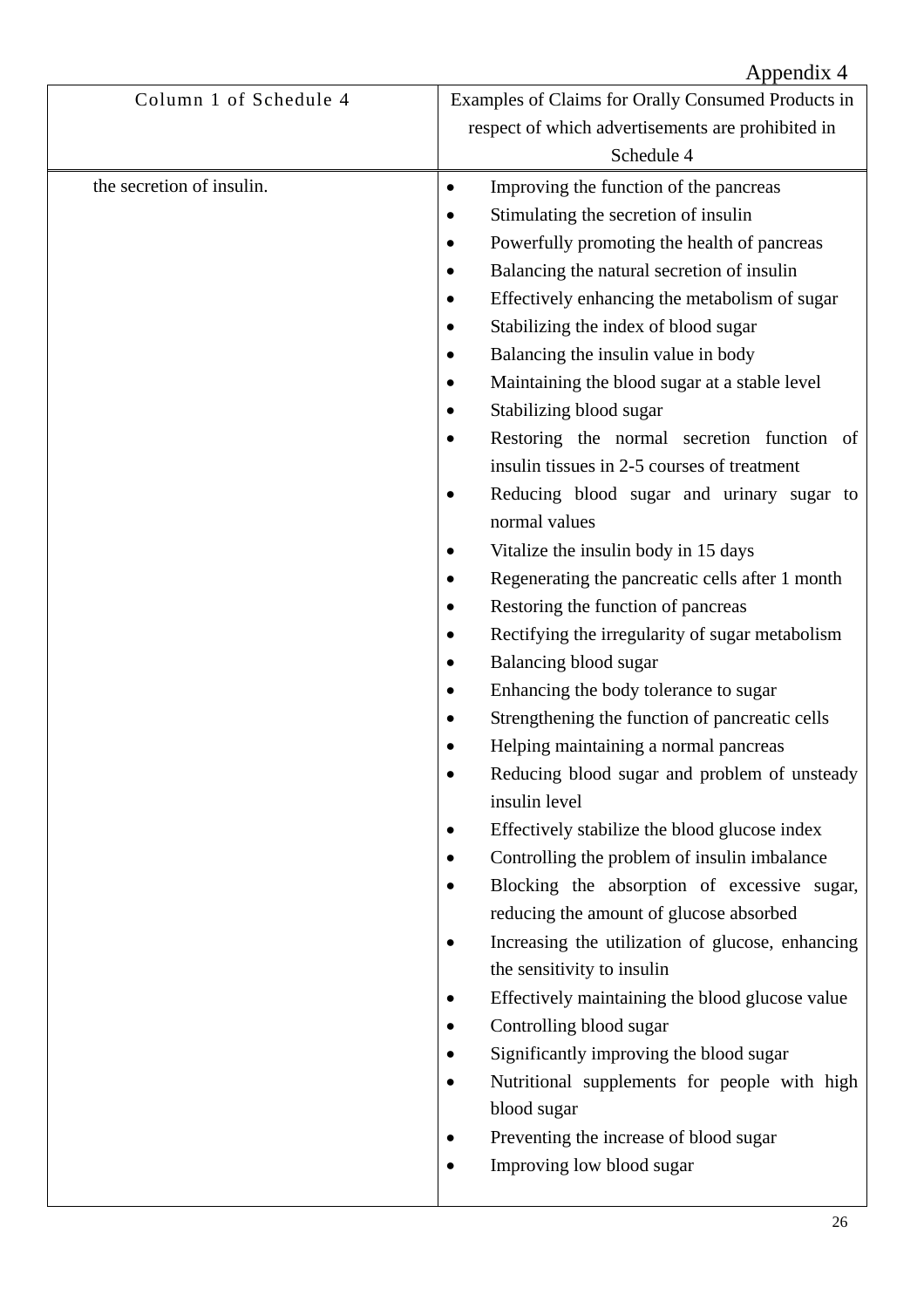|    |                                                 | Appendix 4                                                     |
|----|-------------------------------------------------|----------------------------------------------------------------|
|    | Column 1 of Schedule 4                          | Examples of Claims for Orally Consumed Products in             |
|    |                                                 | respect of which advertisements are prohibited in              |
|    |                                                 | Schedule 4                                                     |
| 5. | Regulation of blood pressure, including         | Regulating blood pressure<br>$\bullet$                         |
|    | regulating<br>blood<br>pressure,<br>controlling | Regulating blood pressure<br>$\bullet$                         |
|    | blood pressure, reducing blood pressure,        | Controlling blood pressure<br>$\bullet$                        |
|    | being suitable for people with high blood       | Reducing blood pressure<br>$\bullet$                           |
|    | pressure.                                       | Being suitable for people with high blood<br>$\bullet$         |
|    |                                                 | pressure.                                                      |
|    |                                                 | Helping maintaining normal blood pressure<br>$\bullet$         |
|    |                                                 | Stabilizing blood pressure                                     |
|    |                                                 | Relieving blood pressure                                       |
|    |                                                 | Preventing high blood pressure                                 |
|    |                                                 | Relieving the risk of blood pressure<br>$\bullet$              |
|    |                                                 | Relieving unstable blood pressure                              |
|    |                                                 | Maintaining healthy blood pressure                             |
|    |                                                 | Most suitable for people with tendency of high<br>$\bullet$    |
|    |                                                 | blood pressure                                                 |
|    |                                                 |                                                                |
| 6. | Regulation of blood lipids or cholesterol,      | Regulating blood lipids or cholesterol<br>$\bullet$            |
|    | including preventing high blood lipids,         | Preventing high blood lipids<br>$\bullet$                      |
|    | helping to maintain normal blood lipids,        | Helping to maintain normal blood lipids<br>$\bullet$           |
|    | lowering blood lipids, reducing or regulating   | Lowering blood lipids<br>$\bullet$                             |
|    | cholesterol, balancing blood cholesterol,       | Reducing or regulating cholesterol                             |
|    | excreting cholesterol in the blood vessel       | Balancing blood cholesterol<br>$\bullet$                       |
|    | outside the body, being suitable for people     | Excreting cholesterol in the blood vessel outside<br>$\bullet$ |
|    | with high blood lipids or high cholesterol.     | the body                                                       |
|    |                                                 | Being suitable for people with high blood lipids<br>$\bullet$  |
|    |                                                 | or high cholesterol.                                           |
|    |                                                 | Lowering cholesterol                                           |
|    | Reducing cholesterol                            |                                                                |
|    |                                                 | Stabilizing blood lipid, cholesterol                           |
|    |                                                 | Reducing the low-density lipoprotein                           |
|    |                                                 | Effectively lowering the harmful cholesterol                   |
|    |                                                 | Improving the condition of accumulation of                     |
|    |                                                 | blood lipid in blood vessel                                    |
|    |                                                 | With the effect of lowering blood lipid and                    |
|    |                                                 | cholesterol                                                    |
|    |                                                 | Maintaining the normal level of blood lipid and                |
|    |                                                 | cholesterol                                                    |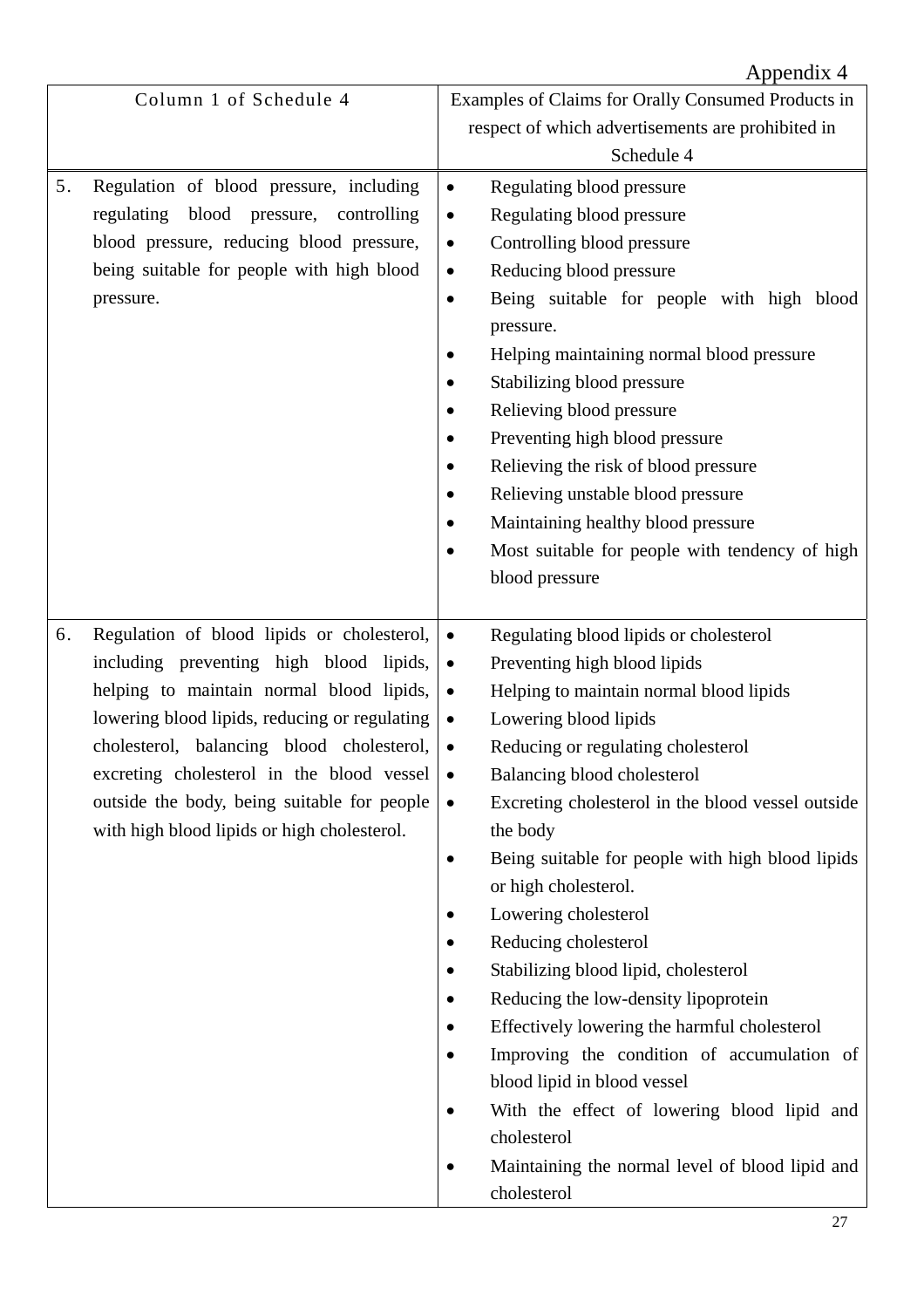|                        | Appendix 4                                          |
|------------------------|-----------------------------------------------------|
| Column 1 of Schedule 4 | Examples of Claims for Orally Consumed Products in  |
|                        | respect of which advertisements are prohibited in   |
|                        | Schedule 4                                          |
|                        | Helping to maintain normal cholesterol<br>$\bullet$ |
|                        | Helping improving blood lipid and cholesterol       |
|                        | level                                               |
|                        | Improving bad cholesterol                           |
|                        | Helping to maintain the cholesterol at healthy      |
|                        | level                                               |
|                        | Increasing good cholesterol                         |
|                        | Significantly improving cholesterol                 |
|                        |                                                     |

The above are examples of prohibited claims for orally consumed products, they are not the exhaustive list of prohibited claims.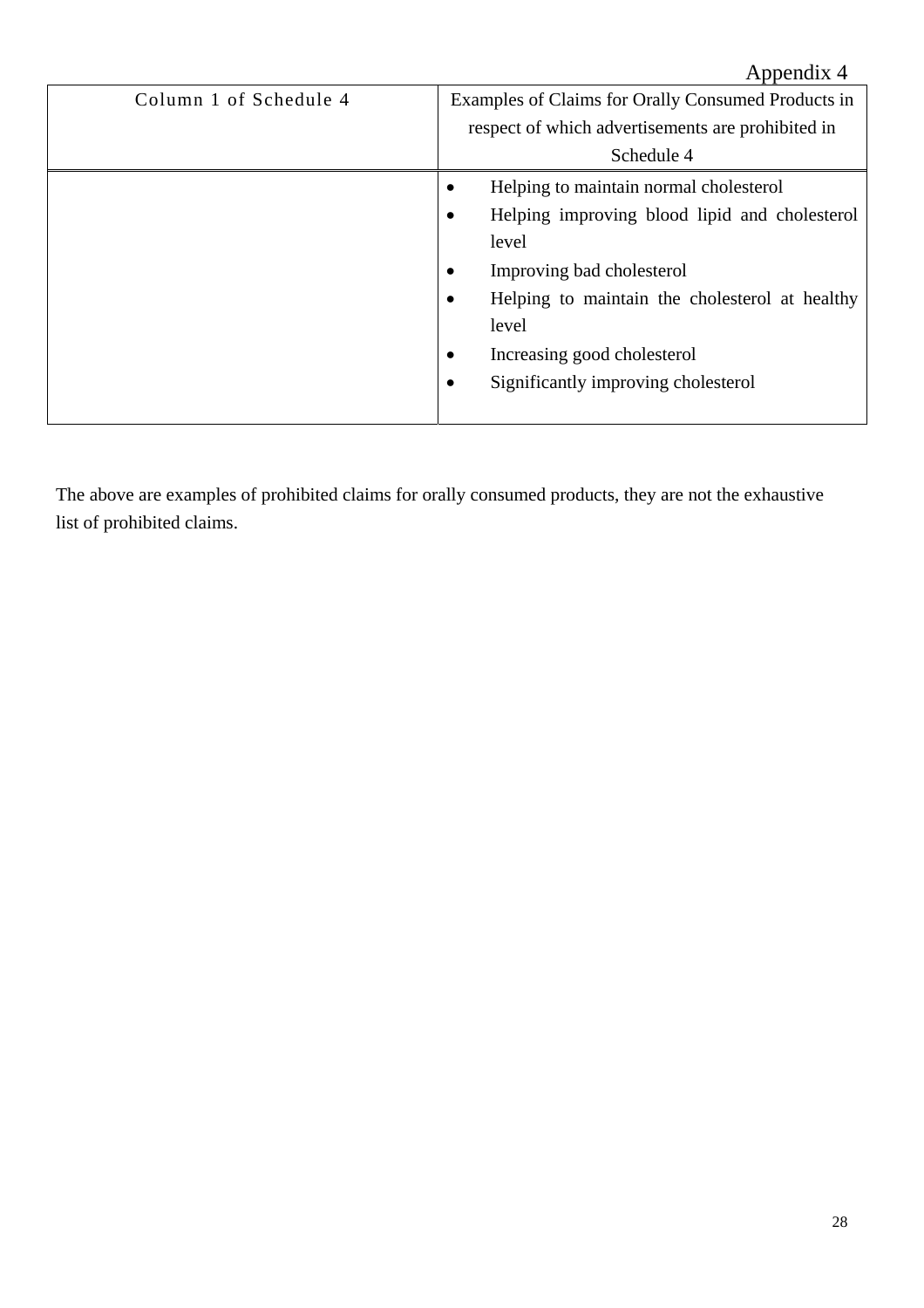## **Upon implementation of Undesirable Medical Advertisements (Amendment) Ordinance 2005**

#### **Schedule 1 DISEASES AND CONDITIONS IN RESPECT OF WHICH ADVERTISEMENTS ARE PROHIBITED OR RESTRICTED**

|                  | Column 1<br>Disease or condition                                                                                                                                                                                                                                                                                                      | Column 2<br>Purposes for which advertising is permitted                                                                                                                                                                                                                                                                                                                                                                                                                                                                                                                                          |
|------------------|---------------------------------------------------------------------------------------------------------------------------------------------------------------------------------------------------------------------------------------------------------------------------------------------------------------------------------------|--------------------------------------------------------------------------------------------------------------------------------------------------------------------------------------------------------------------------------------------------------------------------------------------------------------------------------------------------------------------------------------------------------------------------------------------------------------------------------------------------------------------------------------------------------------------------------------------------|
| 1.               | Any benign or malignant tumour.                                                                                                                                                                                                                                                                                                       | None.                                                                                                                                                                                                                                                                                                                                                                                                                                                                                                                                                                                            |
| 2.               | Any viral, bacterial, fungal or other infectious<br>disease, including tuberculosis, dysentery,<br>hepatitis and leprosy.                                                                                                                                                                                                             | Treatment or prevention of minor cutaneous infections<br>where a medicinal product is to be administered to an<br>external surface of the body, including treatment by<br>means of preparations for the relief of pruritus or<br>exanthematous rashes of childhood infection.<br>Relief of symptoms of aphthous ulcer.<br>Relief of symptoms of common colds, coughs,<br>conditions commonly referred to as influenza and<br>similar upper respiratory tract infections.<br>Treatment of minor acute inflammatory conditions of<br>the buccal cavity and pharynx.<br>Prevention of common colds. |
| 3.               | Any parasitic disease.                                                                                                                                                                                                                                                                                                                | Treatment of scabies or an infestation by threadworms,<br>lice or roundworm.                                                                                                                                                                                                                                                                                                                                                                                                                                                                                                                     |
| 4.               | Any venereal disease, including syphilis,<br>gonorrhoea, soft chancre, lymphogranuloma<br>venerum, genital herpes, genital warts,<br>urethritis, vaginitis, urethral or vaginal<br>discharge, acquired immunodeficiency<br>syndrome (AIDS), and any other sexually<br>transmitted disease.                                            | None.                                                                                                                                                                                                                                                                                                                                                                                                                                                                                                                                                                                            |
| $\overline{5}$ . | Any respiratory disease, including asthma,<br>bronchitis, and pneumonia.                                                                                                                                                                                                                                                              | Relief of symptoms of hay fever, rhinitis or catarrh.<br>Relief of blocked-up sinuses.                                                                                                                                                                                                                                                                                                                                                                                                                                                                                                           |
| 6.               | Any disease of the heart or cardiovascular<br>system, including rheumatic heart disease,<br>arteriosclerosis, coronary artery disease,<br>arrythmias, hypertension, cerebrovascular<br>disease, congenital heart disease, thrombosis,<br>peripheral artery disease, oedema, retinal<br>vascular change and peripheral venous disease. | None.                                                                                                                                                                                                                                                                                                                                                                                                                                                                                                                                                                                            |
| 17.              | Any gastro-intestinal disease, including<br>gallstone, cirrhosis, gastro-intestinal bleeding,<br>diarrhoea, hernia, fistula-in-ano and<br>haemorrhoids.                                                                                                                                                                               | Relief of such symptoms as are commonly referred to<br>as indigestion, heartburn, hyperacidity, dyspepsia,<br>halitosis (bad breath) or flatulence.<br>Symptomatic relief of colicky pain, stomach ache or<br>nausea<br>Relief of occasional or non-persistent diarrhoea or<br>constipation.<br>Prevention of travel sickness or related symptoms.<br>Treatment of haemorrhoids for relief of symptoms by<br>means of locally effective preparations or<br>stool-softening agents and lubricants.                                                                                                |
| 8.               | Any disease of the nervous system, including<br>epilepsy, mental disorder, mental retardation<br>and paralysis.                                                                                                                                                                                                                       | Symptomatic relief of headaches.                                                                                                                                                                                                                                                                                                                                                                                                                                                                                                                                                                 |
|                  | Any disease of the genitourinary system,                                                                                                                                                                                                                                                                                              | None.                                                                                                                                                                                                                                                                                                                                                                                                                                                                                                                                                                                            |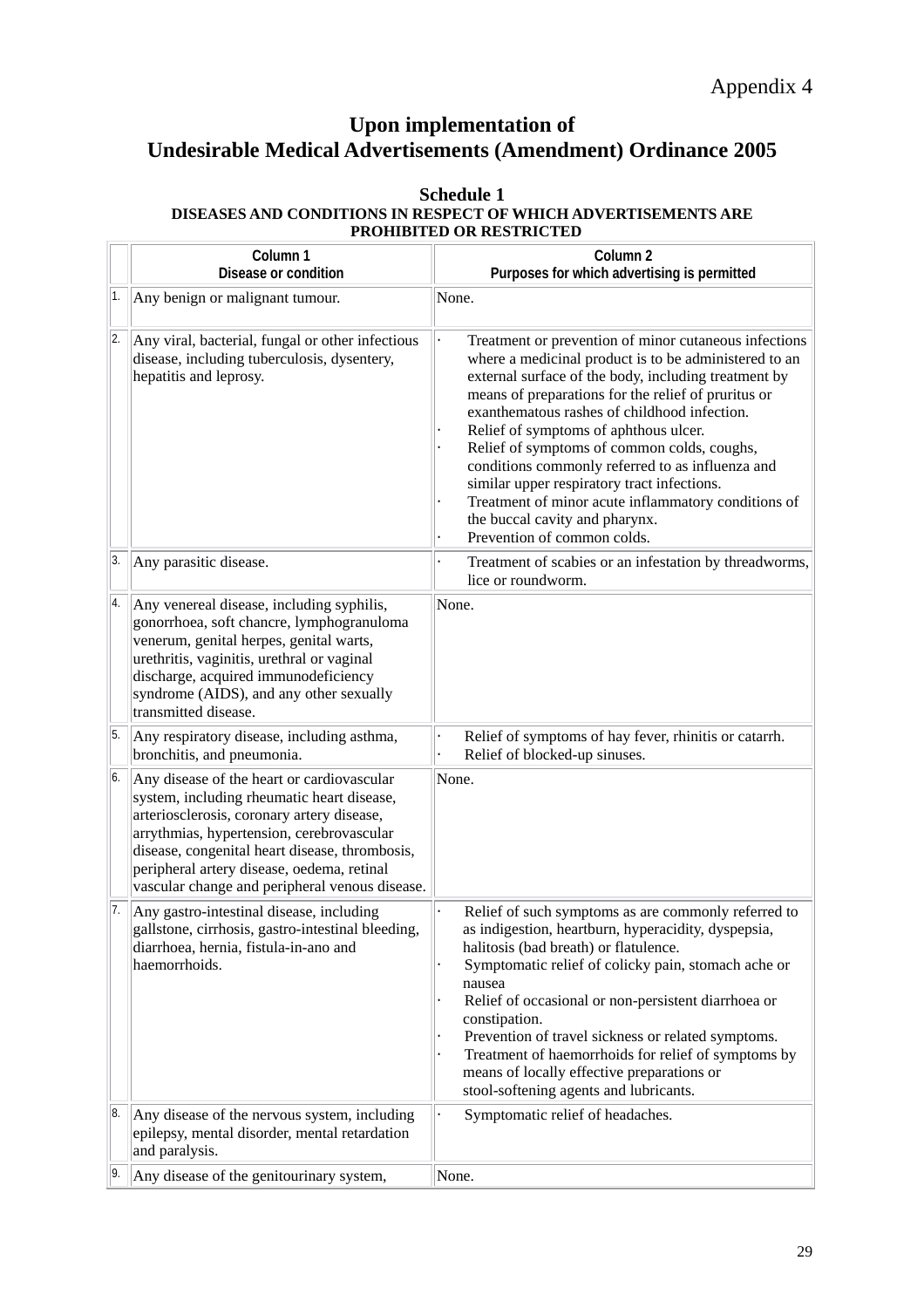|              | Column <sub>1</sub><br>Disease or condition                                                                                                                                           | Column <sub>2</sub><br>Purposes for which advertising is permitted                                                                                                                                                                                                                                                                                                                                                                                                                                                                                                                                                                                                                                              |
|--------------|---------------------------------------------------------------------------------------------------------------------------------------------------------------------------------------|-----------------------------------------------------------------------------------------------------------------------------------------------------------------------------------------------------------------------------------------------------------------------------------------------------------------------------------------------------------------------------------------------------------------------------------------------------------------------------------------------------------------------------------------------------------------------------------------------------------------------------------------------------------------------------------------------------------------|
|              | including kidney stone, nephritis, cystitis, any<br>prostatic disease and phimosis.                                                                                                   |                                                                                                                                                                                                                                                                                                                                                                                                                                                                                                                                                                                                                                                                                                                 |
| 10.          | Any disease of the blood or lymphatic system,<br>including anemia, neck glands, bleeding<br>disorders, leukemia and other<br>lympho-proliferative diseases.                           | Prophylactic administration of minerals and vitamins<br>to avoid deficiency states in persons with adequate diet<br>or with increased dietary requirements.                                                                                                                                                                                                                                                                                                                                                                                                                                                                                                                                                     |
| $ 11\rangle$ | Any disease of the musculo-skeletal system,<br>including rheumatism, arthritis and sciatica.                                                                                          | External preparations for the relief of symptoms of<br>muscular pain and stiffness and cramp.                                                                                                                                                                                                                                                                                                                                                                                                                                                                                                                                                                                                                   |
| 12.          | Any endocrine disease, including diabetes,<br>thyrotoxicosis, goitre and any other organic or<br>functional condition related to under or over<br>activity of any part of the system. | None                                                                                                                                                                                                                                                                                                                                                                                                                                                                                                                                                                                                                                                                                                            |
|              | $ 13$ . Any organic condition affecting sight, hearing<br>or balance.                                                                                                                 | Relief of symptoms by means of the local<br>administration of eye preparations.<br>Relief of symptoms by means of local administration<br>of preparations as a solvent for ear wax.                                                                                                                                                                                                                                                                                                                                                                                                                                                                                                                             |
|              | $ 14 $ Any disease of the skin, hair or scalp.                                                                                                                                        | Prevention or treatment of dandruff by means of<br>external applications.<br>Prevention of pimples.<br>Relief of symptoms of eczema and allergies by oral<br>antihistamine preparations.<br>Treatment, where applied to an external surface of the<br>body, of pimples, eczema, skin allergies, athlete's foot<br>and fungal nail infection.<br>Prevention or treatment of contact dermititis and<br>sunburn by means of protective applications.<br>Treatment of hard skin and corns by means of the<br>application of corn plasters or solvents.<br>Relief or prevention of common minor skin conditions<br>including dry and chapped skin, cold sores, pruritus,<br>insect bites, heat rash and napkin rash. |

#### **Schedule 2 PURPOSES FOR WHICH IT IS PROHIBITED TO ADVERTISE ANY MEDICINE, SURGICAL APPLIANCE OR TREATMENT**

**\_\_\_\_\_\_\_\_\_\_\_\_\_\_\_\_\_\_\_\_\_\_\_\_\_\_\_\_\_\_\_\_** 

| 1. The induction of menstruation or relief of    |
|--------------------------------------------------|
| amenorrhea or delayed menstruation or any        |
| other gynaecological or obstetrical disease.     |
| [2.] The promotion of sexual virility, desire or |
| efertility, or the restoration of lost youth.    |
| 3. The correction of deformity or the surgical   |
| alteration of a person's appearance.             |